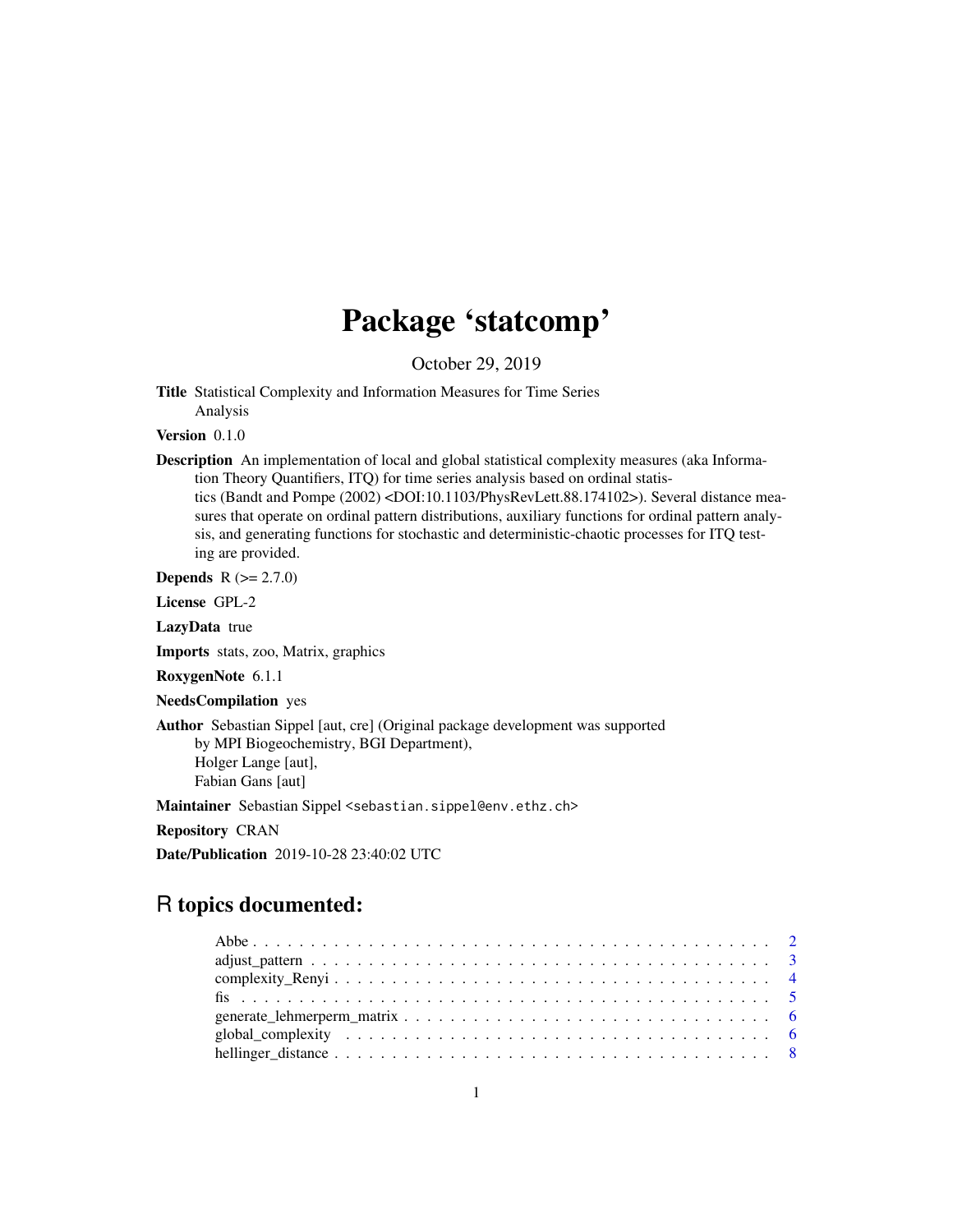<span id="page-1-0"></span>

|                                                                                                             |  |  |  |  |  |  |  |  |  | 9  |
|-------------------------------------------------------------------------------------------------------------|--|--|--|--|--|--|--|--|--|----|
|                                                                                                             |  |  |  |  |  |  |  |  |  | 10 |
| $jensen_s$ hannon divergence $\ldots \ldots \ldots \ldots \ldots \ldots \ldots \ldots \ldots \ldots \ldots$ |  |  |  |  |  |  |  |  |  | 11 |
|                                                                                                             |  |  |  |  |  |  |  |  |  | 12 |
| $logistic\_map$                                                                                             |  |  |  |  |  |  |  |  |  | 12 |
|                                                                                                             |  |  |  |  |  |  |  |  |  | 13 |
| $maxd4$                                                                                                     |  |  |  |  |  |  |  |  |  | 14 |
|                                                                                                             |  |  |  |  |  |  |  |  |  | 14 |
|                                                                                                             |  |  |  |  |  |  |  |  |  | 15 |
| migfc                                                                                                       |  |  |  |  |  |  |  |  |  | 15 |
|                                                                                                             |  |  |  |  |  |  |  |  |  | 16 |
|                                                                                                             |  |  |  |  |  |  |  |  |  | 17 |
|                                                                                                             |  |  |  |  |  |  |  |  |  | 17 |
|                                                                                                             |  |  |  |  |  |  |  |  |  | 18 |
|                                                                                                             |  |  |  |  |  |  |  |  |  | 18 |
|                                                                                                             |  |  |  |  |  |  |  |  |  | 19 |
|                                                                                                             |  |  |  |  |  |  |  |  |  | 20 |
|                                                                                                             |  |  |  |  |  |  |  |  |  | 21 |
|                                                                                                             |  |  |  |  |  |  |  |  |  | 22 |
|                                                                                                             |  |  |  |  |  |  |  |  |  | 23 |
|                                                                                                             |  |  |  |  |  |  |  |  |  | 24 |
|                                                                                                             |  |  |  |  |  |  |  |  |  | 25 |
|                                                                                                             |  |  |  |  |  |  |  |  |  | 25 |
|                                                                                                             |  |  |  |  |  |  |  |  |  | 26 |
|                                                                                                             |  |  |  |  |  |  |  |  |  | 27 |
|                                                                                                             |  |  |  |  |  |  |  |  |  | 28 |
|                                                                                                             |  |  |  |  |  |  |  |  |  | 28 |
|                                                                                                             |  |  |  |  |  |  |  |  |  | 29 |
|                                                                                                             |  |  |  |  |  |  |  |  |  | 30 |
|                                                                                                             |  |  |  |  |  |  |  |  |  | 31 |
|                                                                                                             |  |  |  |  |  |  |  |  |  | 32 |
|                                                                                                             |  |  |  |  |  |  |  |  |  |    |
|                                                                                                             |  |  |  |  |  |  |  |  |  | 33 |

Abbe *A function to compute Abbe values*

# Description

Calculates "Abbe" values.

# Usage

Abbe(x)

# Arguments

x A time series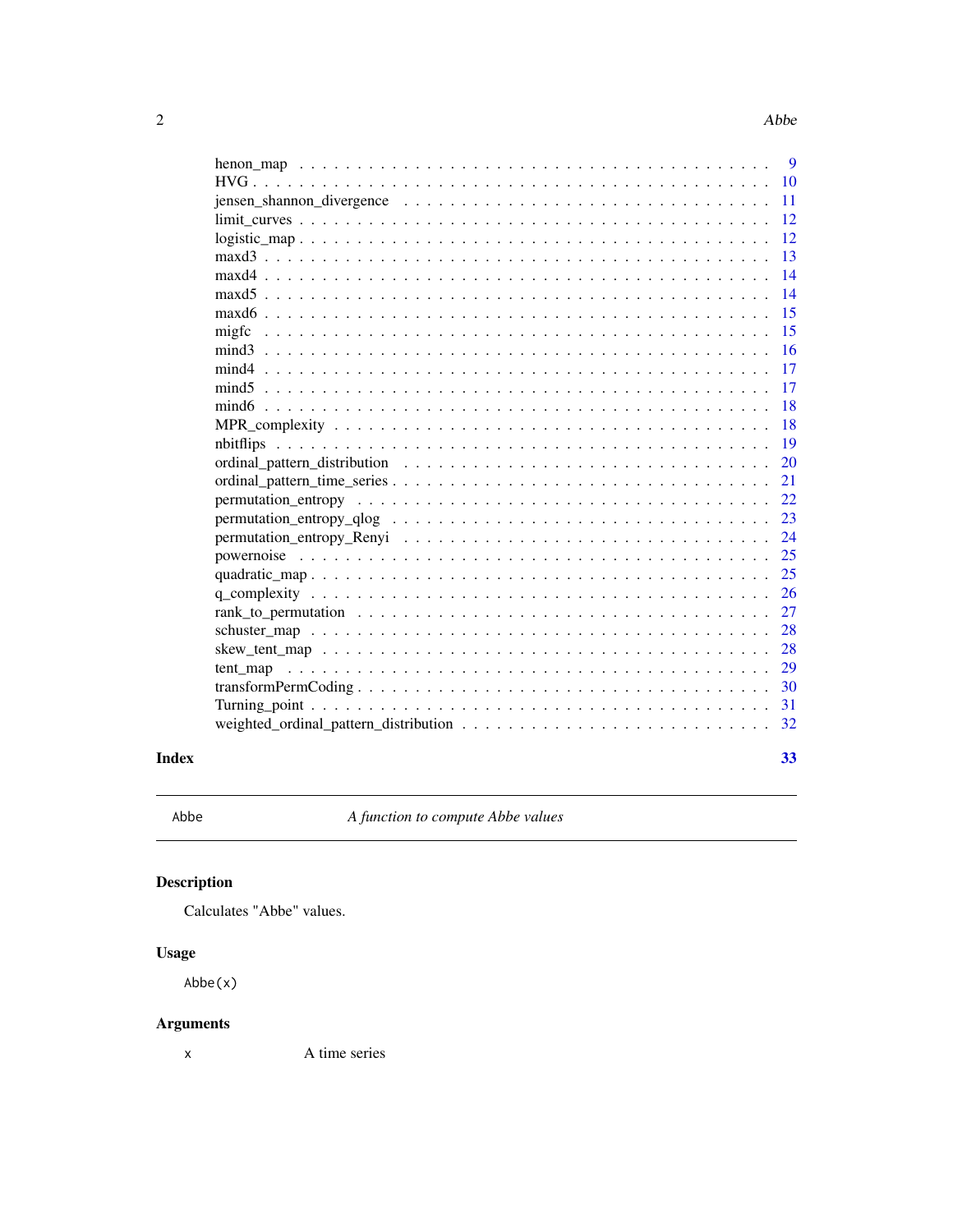# <span id="page-2-0"></span>adjust\_pattern 3

# Details

"Abbe" values quantify the degree of smoothness of a time series. Decreases to zero for very smooth time series, tends to unity for purely white noise. Following Tarnopolski et al. Physica A 461 (2016) 662-673.

# Value

Abbe value

#### Author(s)

Sebastian Sippel

# References

Tarnopolski et al. (2016), Physica A 461, 662-673.

# Examples

```
x = \text{arima.sim}(\text{model=list}(\text{ar} = 0.3), n = 10^4)Abbe(x)
```

| adjust_pattern | A function to create new pattern-coding schemes for the Fisher Infor- |
|----------------|-----------------------------------------------------------------------|
|                | <i>mation.</i>                                                        |

# Description

Adjusts and reorders a pattern ordering matrix.

# Usage

```
adjust_pattern(pattern_matrix, adjustment)
```
# Arguments

|            | pattern_matrix A numeric matrix that specifies the pattern to be transformed into the position<br>vector. ATTENTION: Pattern should be in the ranks permutation notation, oth- |
|------------|--------------------------------------------------------------------------------------------------------------------------------------------------------------------------------|
|            | erwise does not really make sense.                                                                                                                                             |
| adiustment | A character vector, either adjustment $=$ "jumps" or adjustment $=$ "bitflips" that<br>denotes the sorting type                                                                |

# Details

This function reorders permutations based on "jumps" or based on "bitflips".

### Value

A numeric matrix that contains the permutation matrix.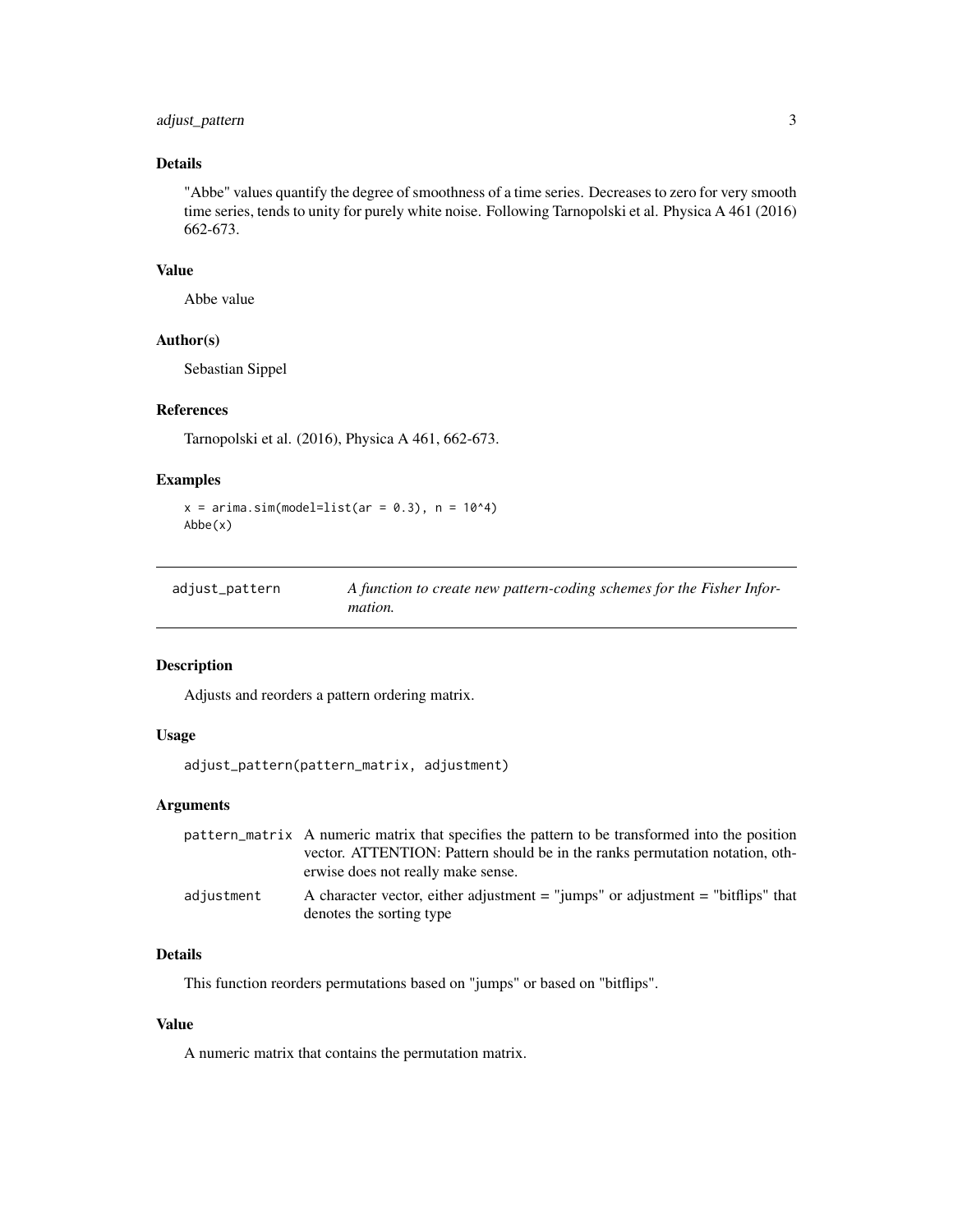# <span id="page-3-0"></span>Author(s)

Sebastian Sippel

#### References

Sebastian Sippel, 2014. Master Thesis. University of Bayreuth.

complexity\_Renyi *A function to compute Renyi complexity*

# Description

Renyi complexity

# Usage

complexity\_Renyi(opd, alpha)

# Arguments

| opd   | A numeric vector that details an ordinal pattern distribution. |
|-------|----------------------------------------------------------------|
| alpha | alpha parameter in Renyi complexity                            |

# Details

This function calculates the Renyi complexity as described in Jauregui et al., Physica A, 498 74-85, 2018.

# Value

The Renyi complexity value.

#### Author(s)

Sebastian Sippel

### References

Jauregui et al., Physica A, 498 74-85, 2018.

```
x = \text{arima.sim}(\text{model=list}(\text{ar} = 0.3), n = 10^4)opd = ordinal_pattern_distribution(x = x, ndemb = 6)
complexity_Renyi(opd = opd, alpha = 0.5)
```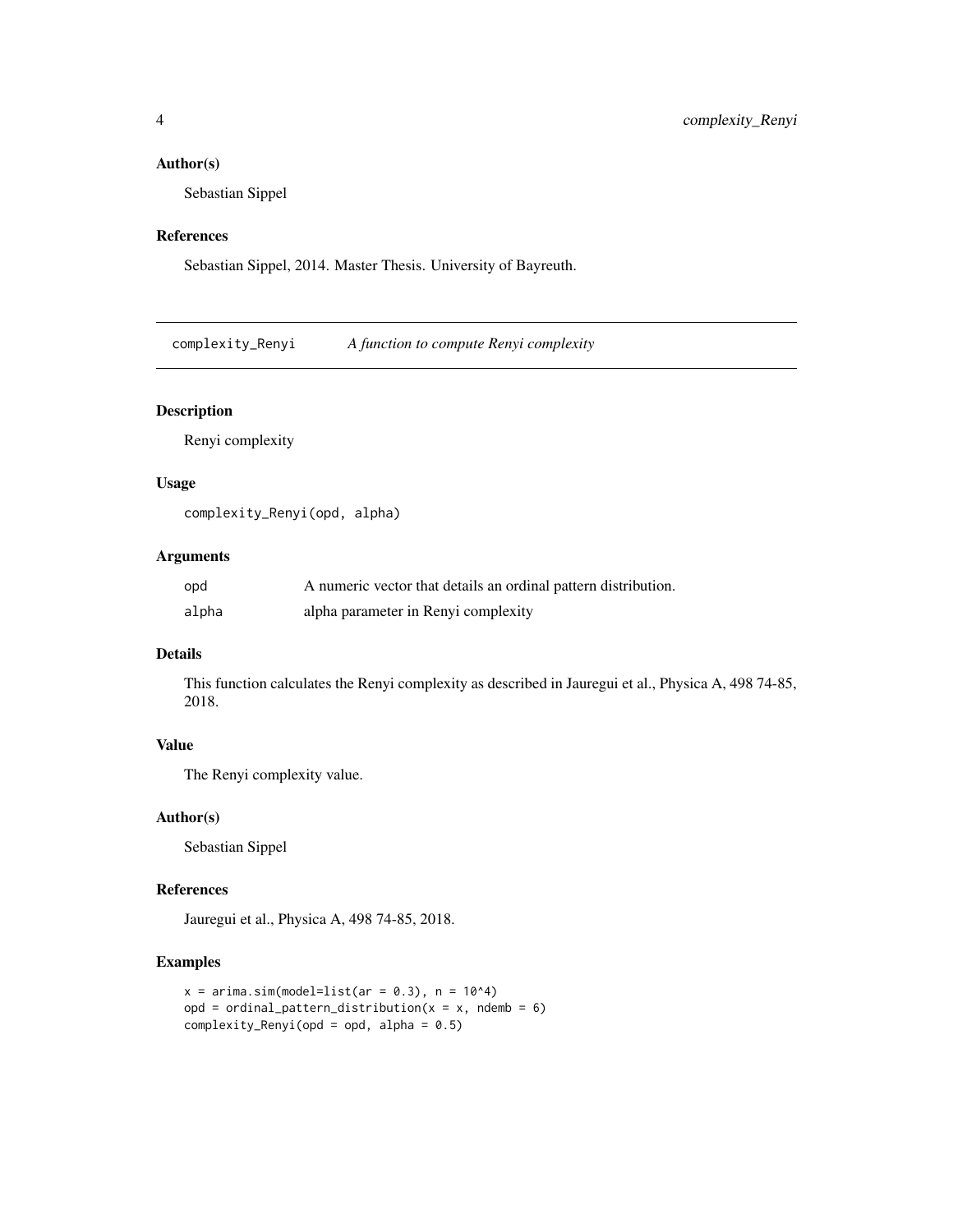<span id="page-4-0"></span>The function computes the Fisher information, i.e. a local information measure based on two different discretizations.

#### Usage

fis(opd, discretization)

#### Arguments

opd A numeric vector that details an ordinal pattern distribution in a user-specified permutation coding scheme.

discretization The discretization scheme to use, either 'Olivares.2012' or 'Ferri.2009'

# Details

The Fisher information is a local information and complexity measure, computed based on the ordinal pattern distribution. The Fisher information is based on local gradients, hence it is sensitive to the permutation coding scheme. Options for discretization: 'Olivares.2012' or 'Ferri.2009', following Fisher Information discretization schemes in the respective publications.

#### Value

The normalized Fisher information measure in the range [0, 1].

#### Author(s)

Sebastian Sippel

### References

Olivares, F., Plastino, A. and Rosso, O.A., 2012. Ambiguities in Bandt-Pompe's methodology for local entropic quantifiers. Physica A: Statistical Mechanics and its Applications, 391(8), pp.2518- 2526. Ferri, G.L., Pennini, F. and Plastino, A., 2009. LMC-complexity and various chaotic regimes. Physics Letters A, 373(26), pp.2210-2214.

```
x = \arima.sim(model=list(ar = 0.3), n = 10<sup>4</sup>4)opd = ordinal_pattern_distribution(x = x, ndemb = 6)
fis(opd = opd)
```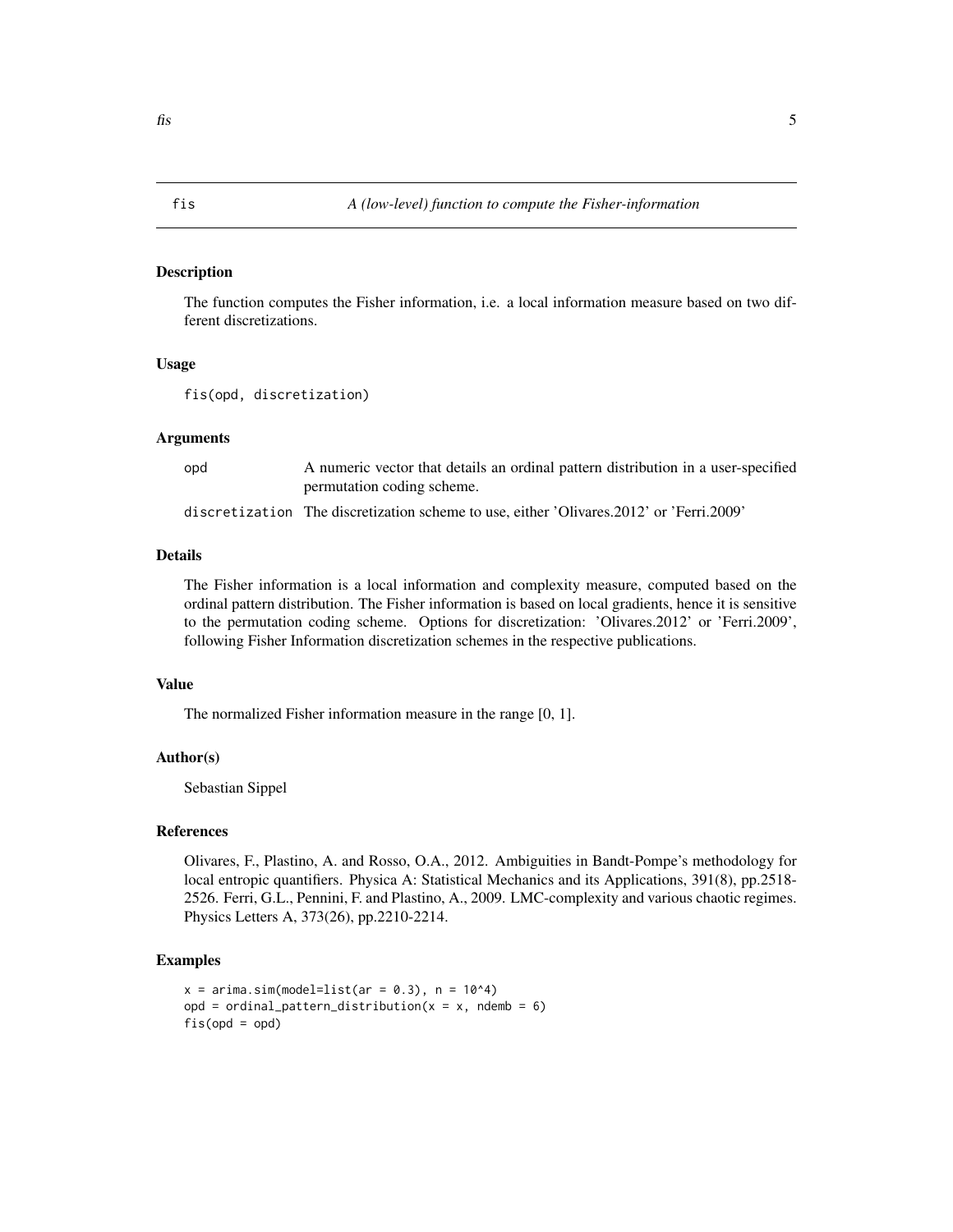```
generate_lehmerperm_matrix
```
*A function to generate the Lehmer permutation ordering.*

# Description

Generates all permutations of a given embedding dimension, ordered according to the Lehmer coding scheme.

# Usage

generate\_lehmerperm\_matrix(ndemb)

# Arguments

ndemb The embedding dimension.

# Details

This function converts ranks to indices and back.

# Value

A numeric matrix that contains the Lehmer permutation pattern.

# Author(s)

Sebastian Sippel

# References

http://www.keithschwarz.com/interesting/code/?dir=factoradic-permutation

| global_complexity | A function to compute global information and complexity measures for |
|-------------------|----------------------------------------------------------------------|
|                   | time series                                                          |

# Description

This is a high-level function that calculates global complexity measures directly from a given time series or ordinal pattern distribution.

#### Usage

 $global\_complexity(x = NA, opd = NA, ndemb)$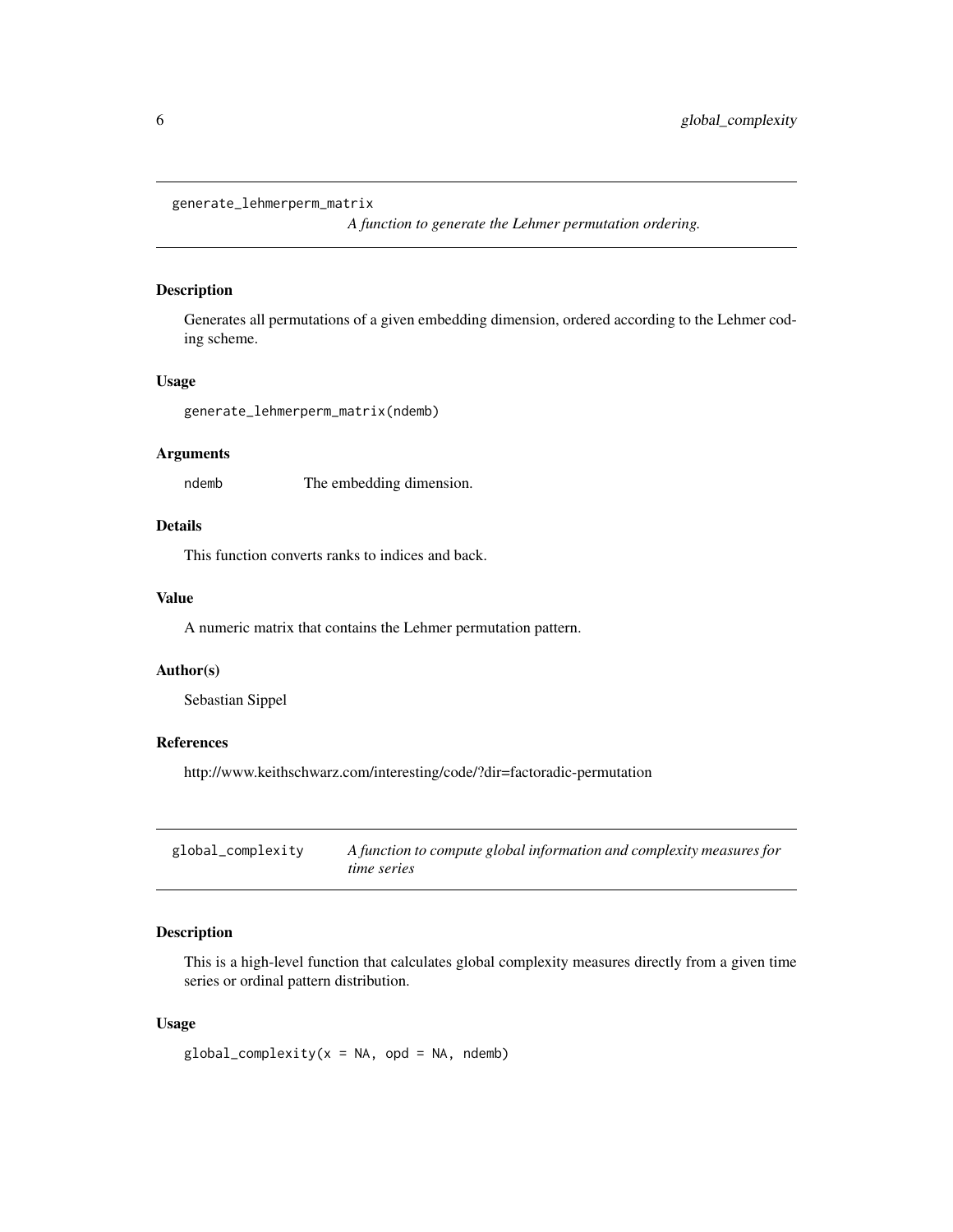#### **Arguments**

| $\mathsf{x}$ | (OPTIONAL) If opd is not specified, a time series vector x must be specified                                    |
|--------------|-----------------------------------------------------------------------------------------------------------------|
| opd          | A numeric vector that details an ordinal pattern distribution in a user-specified<br>permutation coding scheme. |
| ndemb        | (OPTIONAL) If x is given, the embedding dimension (ndemb) is required.                                          |

# Details

This function calculates the following global measures of complexity and information:

- Permutation Entropy (PE, cf. Bandt and Pompe, 2002)
- Permutation Statistical complexity (MPR complexity, cf. Martin, Plastino and Rosso, 2006)
- Number of "forbiden patterns" (cf. Amigo 2010)

# Value

A named vector containing the three global complexity measures.

# Author(s)

Sebastian Sippel

#### References

Bandt, C. and Pompe, B., 2002. Permutation entropy: a natural complexity measure for time series. Physical review letters, 88(17), p.174102. Martin, M.T., Plastino, A. and Rosso, O.A., 2006. Generalized statistical complexity measures: Geometrical and analytical properties. Physica A: Statistical Mechanics and its Applications, 369(2), pp.439-462. Amigo, J., 2010. Permutation complexity in dynamical systems: ordinal patterns, permutation entropy and all that. Springer Science & Business Media.

```
x = \arima.sim(model=list(ar = 0.3), n = 10<sup>4</sup>)global\_complexity(x = x, ndemb = 6)
# or:
opd = ordinal_pattern_distribution(x = x, ndemb = 6)
global\_complexity(opd = opd, ndemb = 6)
```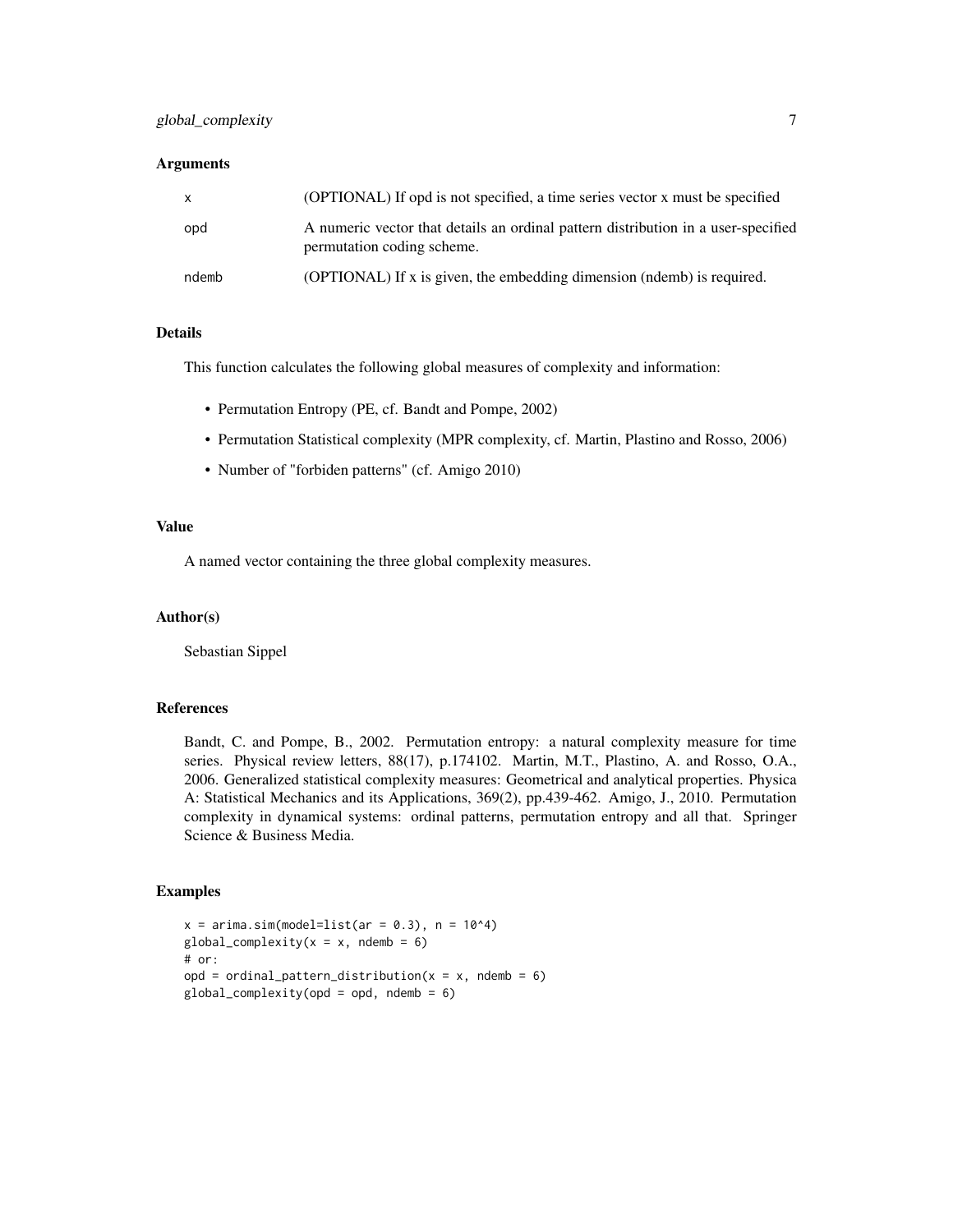<span id="page-7-0"></span>hellinger\_distance *Distance measure between ordinal pattern distributions: Hellinger distance*

# Description

Compute the Hellinger Distance

# Usage

hellinger\_distance(p, q)

# Arguments

| An ordinal pattern distribution                             |
|-------------------------------------------------------------|
| A second ordinal pattern distribution to compare against p. |

# Details

This function returns a distance measure.

### Value

A vector of length 1.

#### Author(s)

Sebastian Sippel

#### References

none

```
p = ordinal_pattern_distribution(rnorm(10000), ndemb = 5)
q = ordinal_pattern_distribution(arima.sim(model=list(ar=0.9), n= 10000), ndemb = 5)
hellinger_distance(p=p, q = q)
```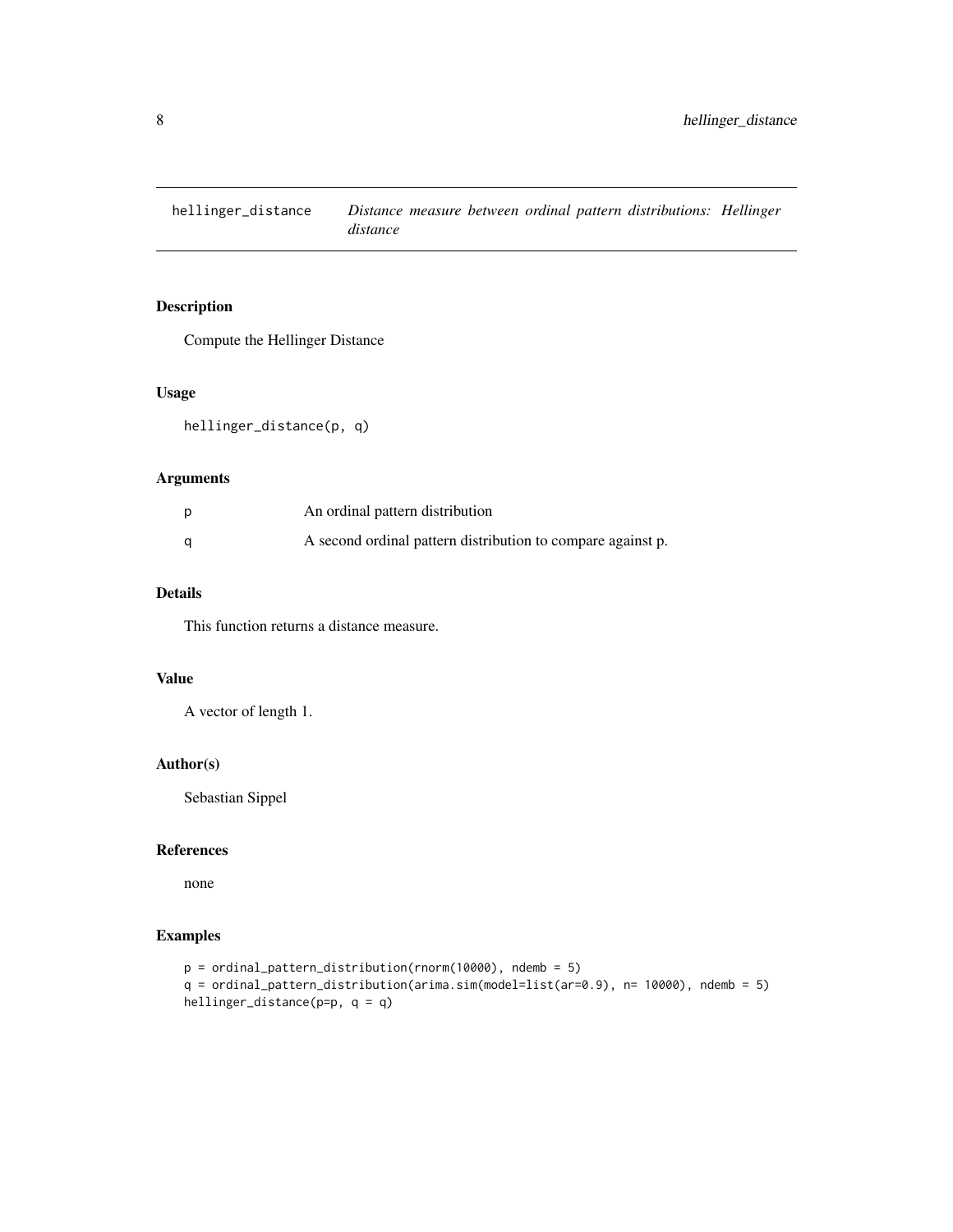<span id="page-8-0"></span>

Generates a time series from the Henon map

# Usage

```
henon_map(N, a, b, startx="rand", starty="rand", disregard_N=0)
```
# Arguments

| N           | length of the time series that is to be generated            |
|-------------|--------------------------------------------------------------|
| a           | Henon map parameter a                                        |
| b           | Henon map parameter b                                        |
| startx      | start value in x direction. Default is to random.            |
| starty      | start value in y direction. Default is to random.            |
| disregard_N | Number of values at the beginning of the series to disregard |

# Value

A vector of length N

# Author(s)

Sebastian Sippel

# References

Schuster, H.G., 1988. Deterministic chaos. An Introduction.

# Examples

henon\_map( $N = 10^4, a=1.4, b=0.3$ )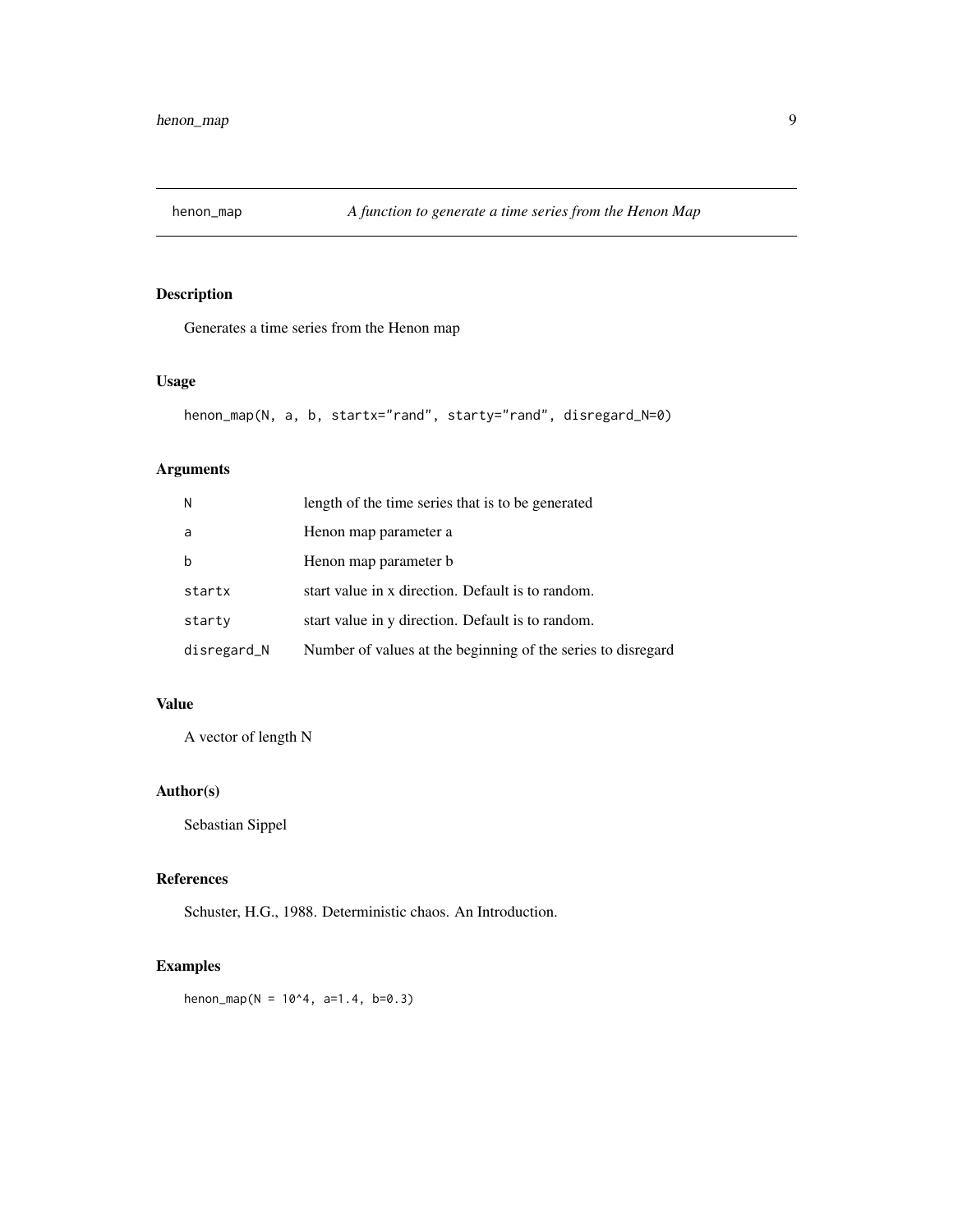<span id="page-9-0"></span>HVG *A function to compute Horizontal Visibility Graphs and associated statistics*

# Description

Calculates a Horizontal Visibility Graph

# Usage

HVG(x, meth, maxL, rho)

#### Arguments

| X    | A time series                                                                                                                          |
|------|----------------------------------------------------------------------------------------------------------------------------------------|
| meth | A character string that describes the HVG method to use. Currently imple-<br>mented: "HVG", "HVG_weighted", "LPHVG", "LPHVG_weighted". |
| maxL | Maximum length of the time series.                                                                                                     |
| rho  | Additional parameter                                                                                                                   |

# Details

Horizontal Visibility Graphs map a time series into a complex network. Following Luque, B., Lacasa, L., Ballesteros, F. and Luque, J., 2009. Horizontal visibility graphs: Exact results for random time series. Physical Review E, 80(4), p.046103. ATTENTION: This function is still in development and needs further testing!

# Value

A list that contains the adjacency matrix, degree distribution, and further HVG-based statistics.

# Author(s)

Sebastian Sippel

# References

Luque, B., Lacasa, L., Ballesteros, F. and Luque, J., 2009. Physical Review E, 80(4), p.046103.

```
x = \arima.sim(model=list(ar = 0.3), n = 10^2)HVG(x, meth = "HVG", maxL = 10^9, rho = NA)
```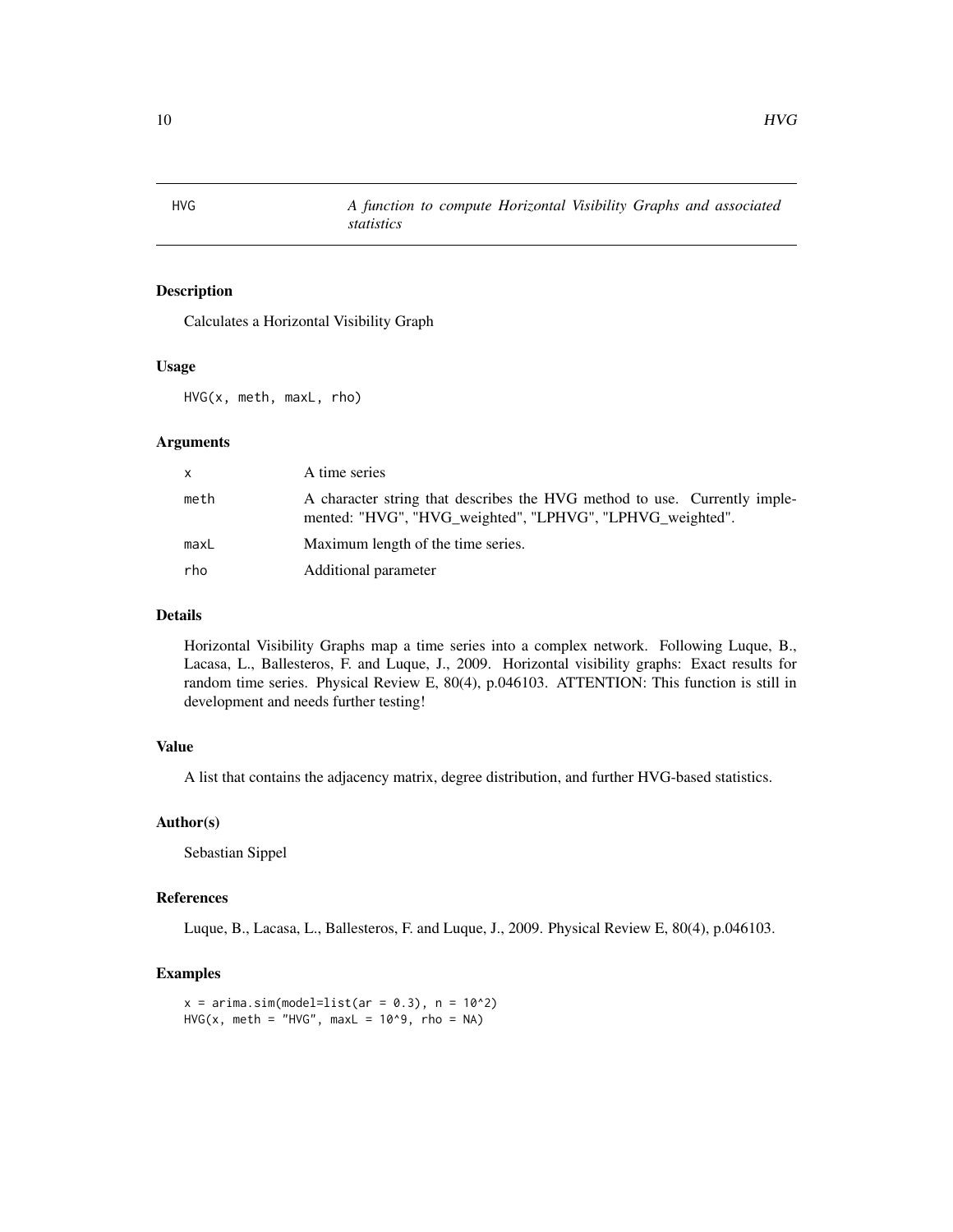<span id="page-10-0"></span>jensen\_shannon\_divergence

*Generalized disequilibrium measure for ordinal pattern distributions based on the Jensen-Shannon Divergence*

# Description

Computes a normalized form of the Jensen-Shannon Divergence

#### Usage

```
jensen_shannon_divergence(p, q="unif")
```
#### Arguments

|   | An ordinal pattern distribution                                                                                                             |
|---|---------------------------------------------------------------------------------------------------------------------------------------------|
| a | A second ordinal pattern distribution to compare against p, or a character vector<br>$q =$ "unif" (comparison of p to uniform distribution) |

# Details

This function returns a distance measure.

#### Value

A vector of length 1.

# Author(s)

Sebastian Sippel

# References

Martin, M.T., Plastino, A. and Rosso, O.A., 2006. Generalized statistical complexity measures: Geometrical and analytical properties. Physica A: Statistical Mechanics and its Applications, 369(2), pp.439-462.

```
p = ordinal_pattern_distribution(rnorm(10000), ndemb = 5)
q = ordinal_pattern_distribution(arima.sim(model=list(ar=0.9), n= 10000), ndemb = 5)
jensen_shannon_divergence(p = p, q = q)
```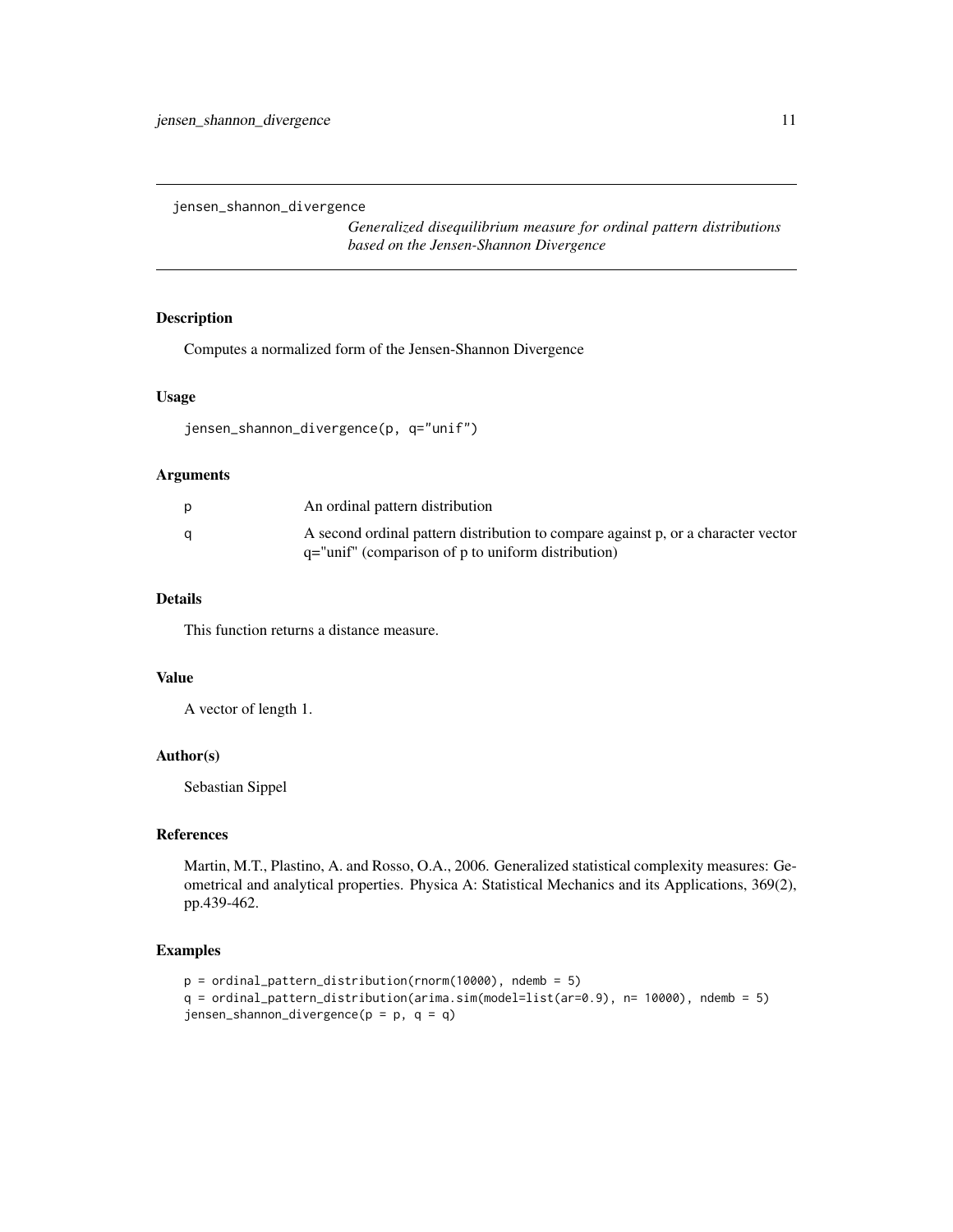<span id="page-11-0"></span>

Compute the limit curves in the Entropy Complexity plane

# Usage

```
limit_curves(ndemb, fun = "min")
```
# Arguments

| ndemb | Embedding dimension                                                   |
|-------|-----------------------------------------------------------------------|
| fun   | Whether the upper (max) or lower (min) limit curve should be computed |

# Details

This function returns the respective limit curve.

#### Value

A list with two entries

#### Author(s)

Sebastian Sippel

#### References

none

logistic\_map *A function to generate a time series from the logistic map*

# Description

Generates a time series from the logistic map

# Usage

logistic\_map(N, r, start="rand", disregard\_N=0)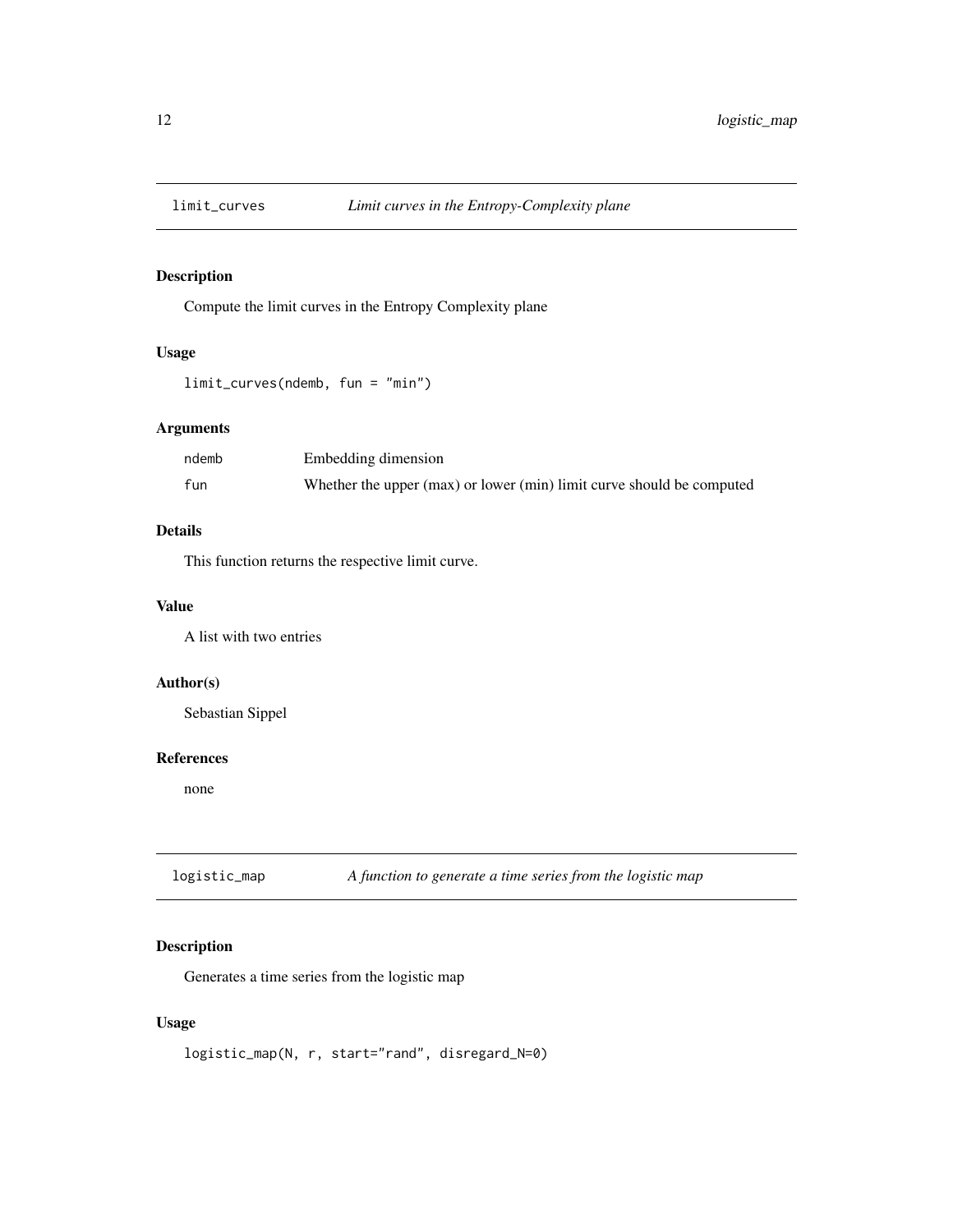#### <span id="page-12-0"></span> $maxd3$  13

#### Arguments

| N           | length of the time series that is to be generated            |
|-------------|--------------------------------------------------------------|
| r           | logistic map parameter, must be in the range $[0,4]$         |
| start       | start value. Default is to random.                           |
| disregard_N | Number of values at the beginning of the series to disregard |

# Value

A vector of length N

# Author(s)

Sebastian Sippel

#### References

May, R.M., 1976. Simple mathematical models with very complicated dynamics. Nature, 261(5560), pp.459-467.

#### Examples

 $logistic_map(N = 10^4, r=4)$ 

maxd3 *Maximum curve of time-causal entropy-complexity plane at ndemb=3*

#### Description

Maximum curve of time-causal entropy-complexity plane at ndemb=3

#### Usage

maxd3

# Format

A data frame with 494 rows and 2 columns:

- x x-values of minimum curve if ndemb==3
- y y-values of minimum curve if ndemb==3 ...

#### Source

Computed based on Martin, M.T., Plastino, A. and Rosso, O.A., 2006. Generalized statistical complexity measures: Geometrical and analytical properties. Physica A: Statistical Mechanics and its Applications, 369(2), pp.439-462.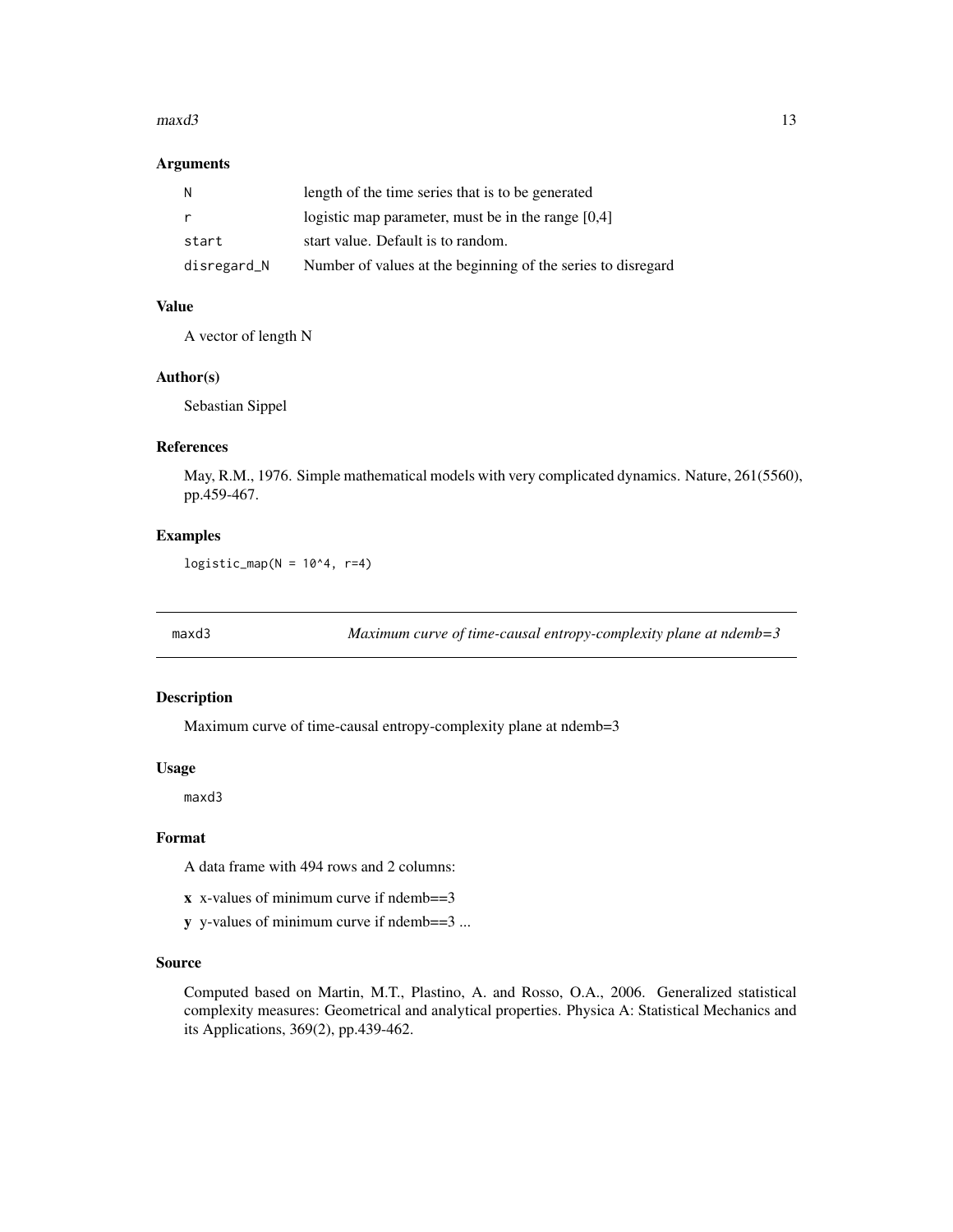<span id="page-13-0"></span>Maximum curve of time-causal entropy-complexity plane at ndemb=4

#### Usage

maxd4

#### Format

A data frame with 2139 rows and 2 columns:

- x x-values of minimum curve if ndemb==4
- y y-values of minimum curve if ndemb==4 ...

#### Source

Computed based on Martin, M.T., Plastino, A. and Rosso, O.A., 2006. Generalized statistical complexity measures: Geometrical and analytical properties. Physica A: Statistical Mechanics and its Applications, 369(2), pp.439-462.

maxd5 *Maximum curve of time-causal entropy-complexity plane at ndemb=5*

#### Description

Maximum curve of time-causal entropy-complexity plane at ndemb=5

#### Usage

maxd5

#### Format

A data frame with 4151 rows and 2 columns:

- x x-values of minimum curve if ndemb==5
- y y-values of minimum curve if ndemb==5 ...

#### Source

Computed based on Martin, M.T., Plastino, A. and Rosso, O.A., 2006. Generalized statistical complexity measures: Geometrical and analytical properties. Physica A: Statistical Mechanics and its Applications, 369(2), pp.439-462.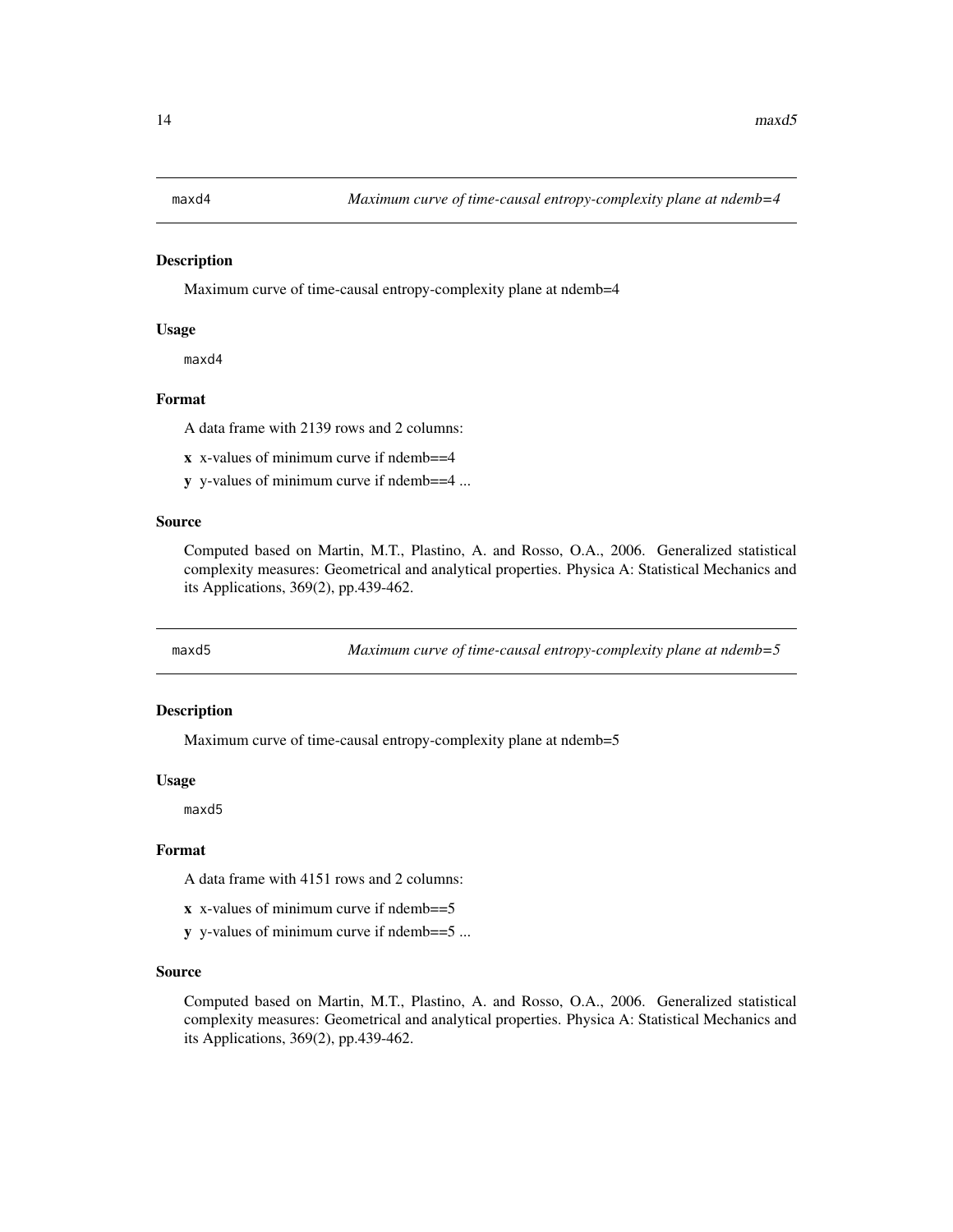<span id="page-14-0"></span>

Maximum curve of time-causal entropy-complexity plane at ndemb=6

#### Usage

maxd6

# Format

A data frame with 3438 rows and 2 columns:

x x-values of minimum curve if ndemb==6

y y-values of minimum curve if ndemb==6 ...

#### Source

Computed based on Martin, M.T., Plastino, A. and Rosso, O.A., 2006. Generalized statistical complexity measures: Geometrical and analytical properties. Physica A: Statistical Mechanics and its Applications, 369(2), pp.439-462.

| migfc | A function to compute Mean information gain (MIG) and Fluctuation |
|-------|-------------------------------------------------------------------|
|       | <i>complexity</i> $(FC)$                                          |

# Description

Calculates MIG and FC

#### Usage

migfc(x, L)

#### Arguments

| A time series         |
|-----------------------|
| word length parameter |

## Details

MIG and FC are based on a median partitioning of the time series Following Hauhs, M. and Lange, H., 2008. Classification of runoff in headwater catchments: A physical problem?. Geography Compass, 2(1), pp.235-254. ATTENTION: This function is still in development and needs further testing!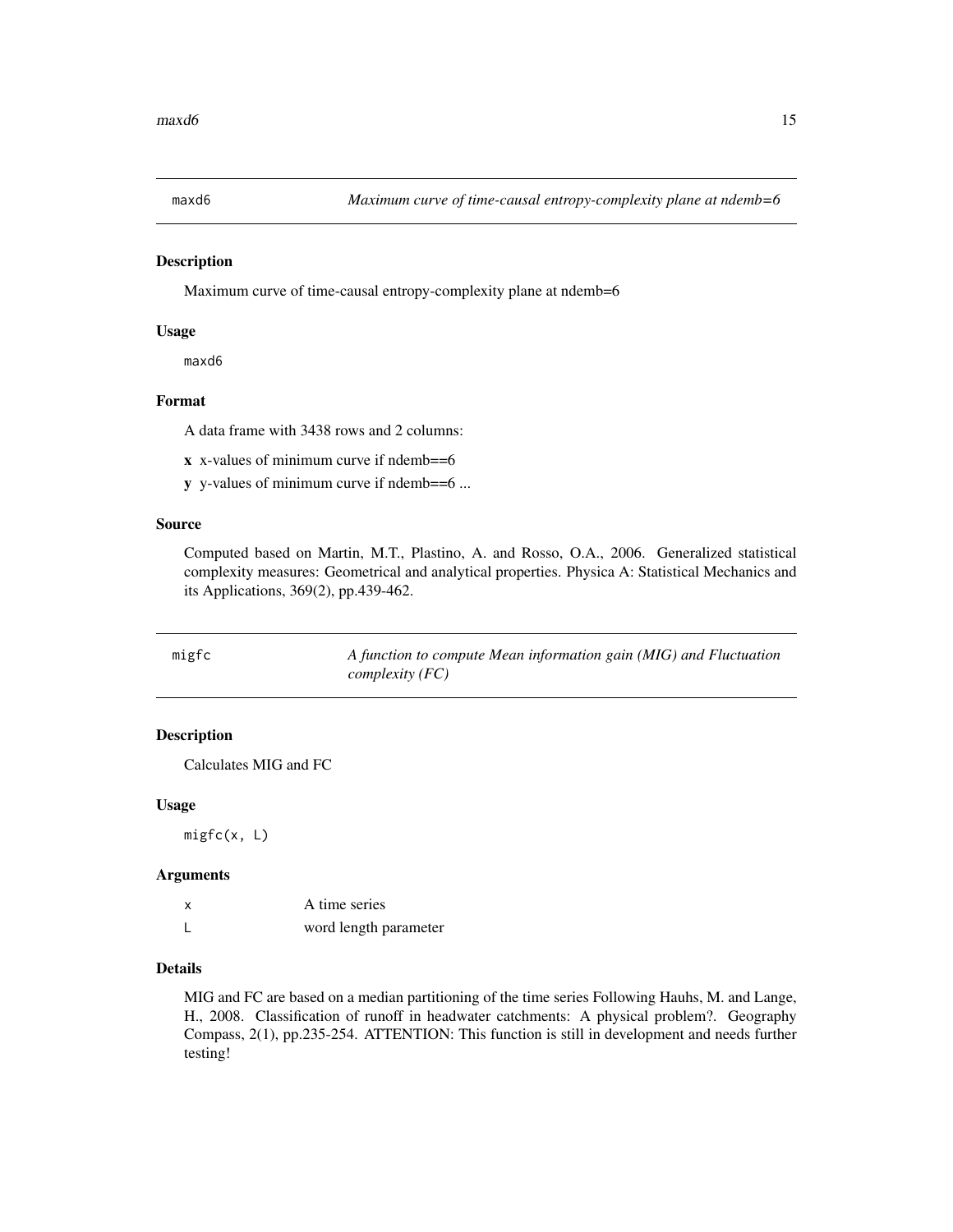### <span id="page-15-0"></span>Value

A list containing MIG, FC and transition matrices.

#### Author(s)

Sebastian Sippel

# References

Hauhs, M. and Lange, H., (2008) Geography Compass, 2(1), pp.235-254.

#### Examples

```
x = \arima.sim(model=list(ar = 0.3), n = 10<sup>4</sup>)migfc(x, L=4)
```
mind3 *Minimum curve of time-causal entropy-complexity plane at ndemb=3*

#### Description

Minimum curve of time-causal entropy-complexity plane at ndemb=3

# Usage

mind3

#### Format

A data frame with 500 rows and 2 columns:

- x x-values of minimum curve if ndemb==3
- y y-values of minimum curve if ndemb==3 ...

#### Source

Computed based on Martin, M.T., Plastino, A. and Rosso, O.A., 2006. Generalized statistical complexity measures: Geometrical and analytical properties. Physica A: Statistical Mechanics and its Applications, 369(2), pp.439-462.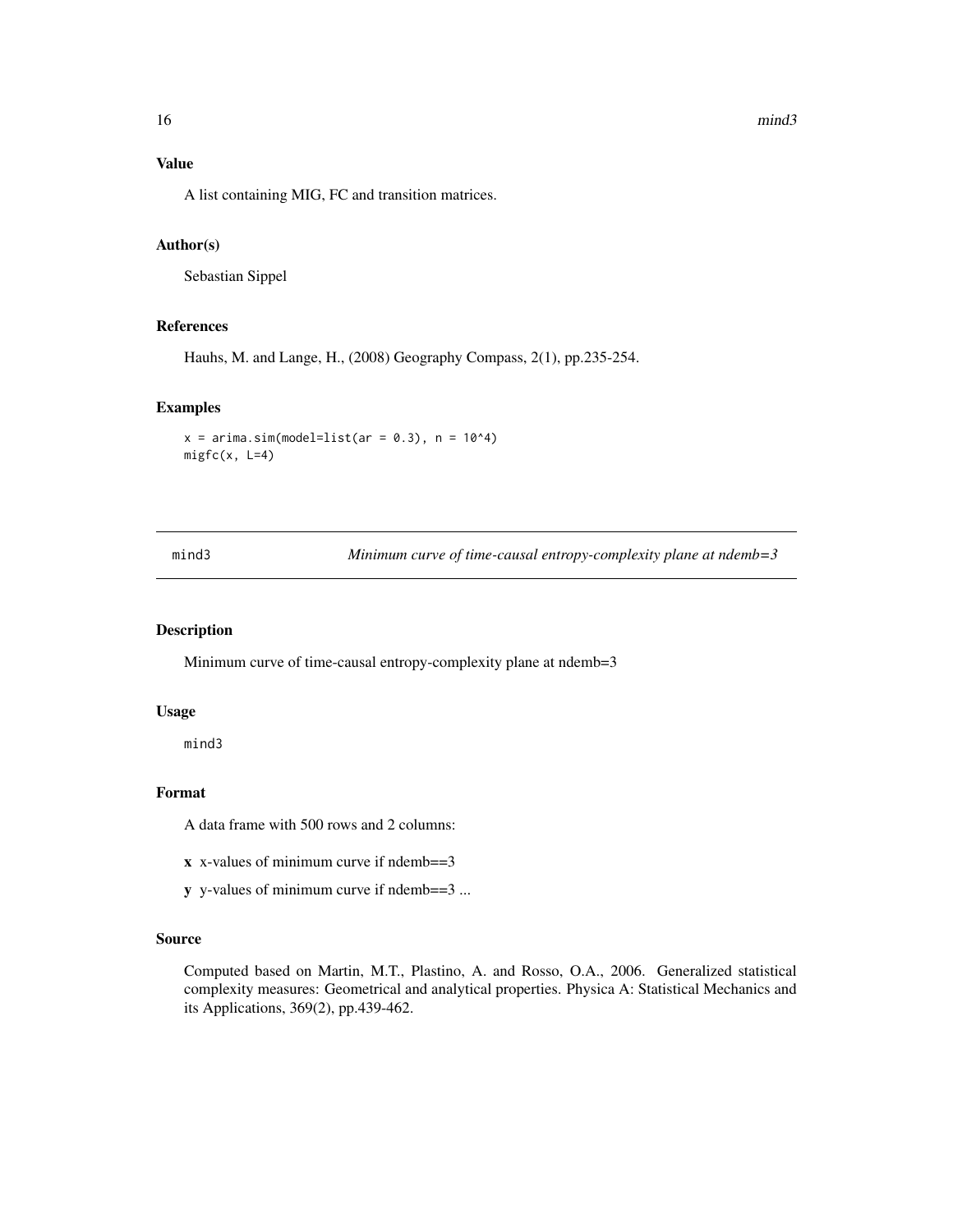<span id="page-16-0"></span>

Minimum curve of time-causal entropy-complexity plane at ndemb=4

#### Usage

mind4

#### Format

A data frame with 500 rows and 2 columns:

- x x-values of minimum curve if ndemb==4
- y y-values of minimum curve if ndemb==4 ...

#### Source

Computed based on Martin, M.T., Plastino, A. and Rosso, O.A., 2006. Generalized statistical complexity measures: Geometrical and analytical properties. Physica A: Statistical Mechanics and its Applications, 369(2), pp.439-462.

mind5 *Minimum curve of time-causal entropy-complexity plane at ndemb=5*

#### Description

Minimum curve of time-causal entropy-complexity plane at ndemb=5

#### Usage

mind5

#### Format

A data frame with 500 rows and 2 columns:

- x x-values of minimum curve if ndemb==5
- y y-values of minimum curve if ndemb==5 ...

#### Source

Computed based on Martin, M.T., Plastino, A. and Rosso, O.A., 2006. Generalized statistical complexity measures: Geometrical and analytical properties. Physica A: Statistical Mechanics and its Applications, 369(2), pp.439-462.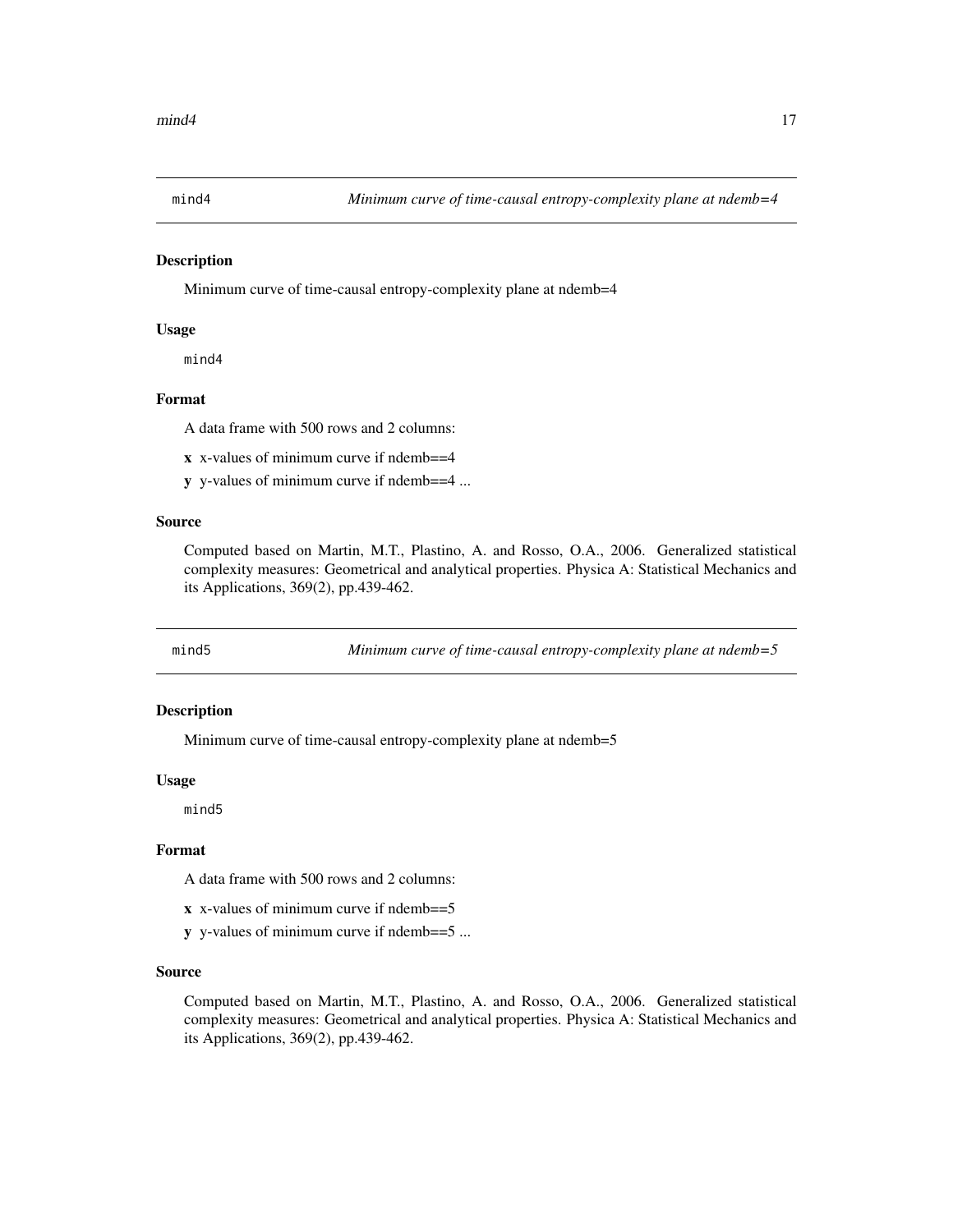<span id="page-17-0"></span>

Minimum curve of time-causal entropy-complexity plane at ndemb=6

# Usage

mind6

#### Format

A data frame with 500 rows and 2 columns:

x x-values of minimum curve if ndemb==6

y y-values of minimum curve if ndemb==6 ...

#### Source

Computed based on Martin, M.T., Plastino, A. and Rosso, O.A., 2006. Generalized statistical complexity measures: Geometrical and analytical properties. Physica A: Statistical Mechanics and its Applications, 369(2), pp.439-462.

MPR\_complexity *A function to compute the MPR-complexity*

# Description

The function computes the MPR complexity, i.e. a generalized (global) complexity measure based on the Jenson-Shannon divergence.

#### Usage

```
MPR_complexity(opd)
```
#### Arguments

opd A numeric vector that details an ordinal pattern distribution.

### Details

Generalized complexity measures combine an information measure (i.e. entropy) with the distance of the distribution from the uniform distribution ("disequilibrium"). As a global measure, MPRcomplexity is insensitive to the permutation coding scheme.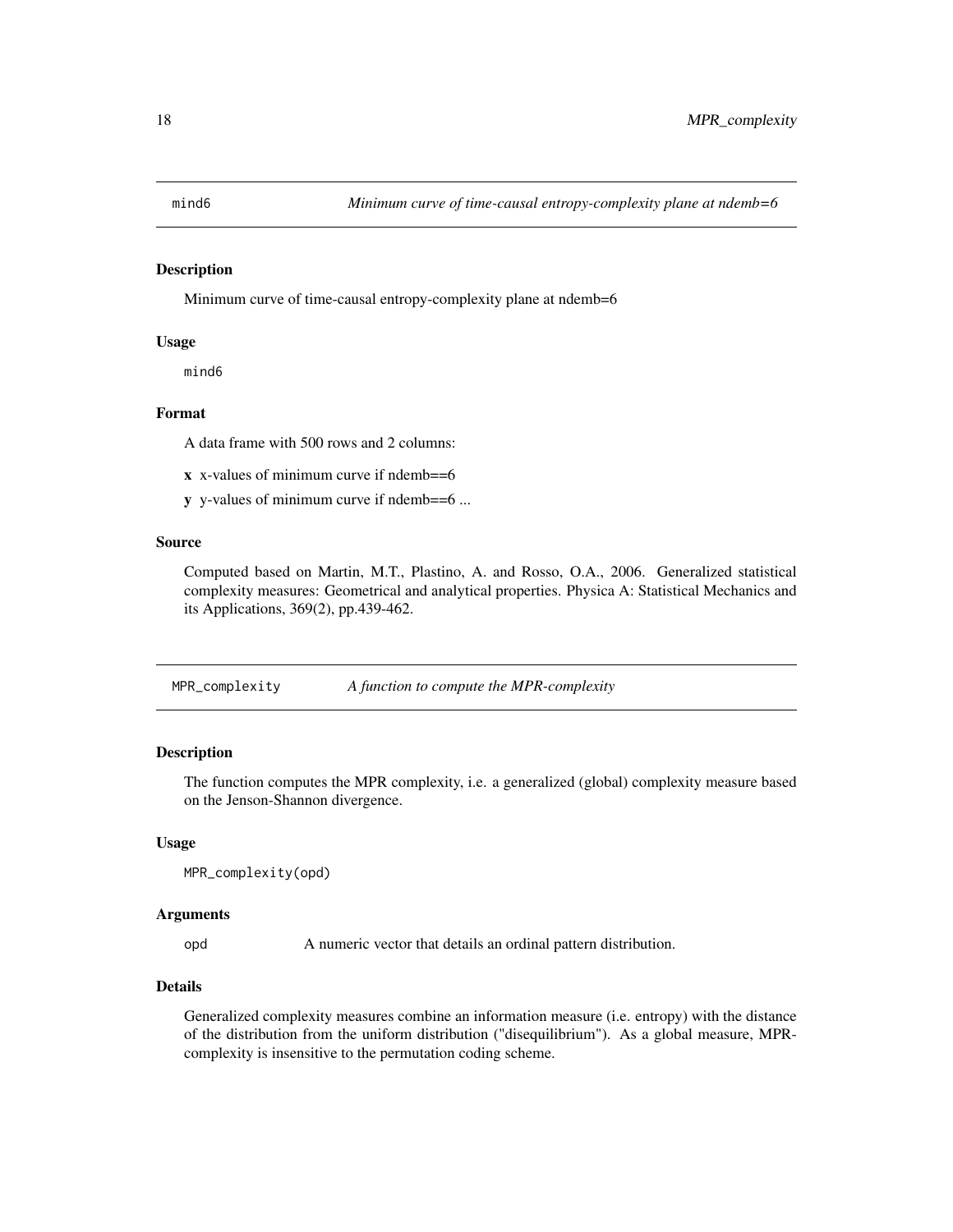#### <span id="page-18-0"></span>nbitflips the contract of the contract of the contract of the contract of the contract of the contract of the contract of the contract of the contract of the contract of the contract of the contract of the contract of the

# Value

The normalized MPR complexity measure in the range [0, 1].

# Author(s)

Sebastian Sippel

# References

Martin, M.T., Plastino, A. and Rosso, O.A., 2006. Generalized statistical complexity measures: Geometrical and analytical properties. Physica A: Statistical Mechanics and its Applications, 369(2), pp.439-462.

# Examples

```
x = \arima.sim(model=list(ar = 0.3), n = 10<sup>4</sup>)opd = ordinal_pattern_distribution(x = x, ndemb = 6)
MPR_complexity(opd)
```
nbitflips *A function to compute bitflip statistics and time series*

#### Description

Computation of bitflip statistics of a time series

# Usage

nbitflips(x, ndemb)

#### Arguments

| X     | A numeric vector (e.g. a time series), from which the ordinal pattern distribution<br>is to be calculated                                                       |
|-------|-----------------------------------------------------------------------------------------------------------------------------------------------------------------|
| ndemb | Embedding dimension of the ordinal patterns (i.e. sliding window size) for<br>which bittlips are to be calculated. Should be chosen such as $length(x)$ » ndemb |

#### Details

This function returns a histogram and time series of the number of bitflips occurring in the associated ordinal patterns. NA values are allowed, and any pattern that contains at least one NA value will be ignored. WARNING: Can be slow with very long time series  $(n > 10<sup>2</sup>)$ .

# Value

A list with two entries is returned.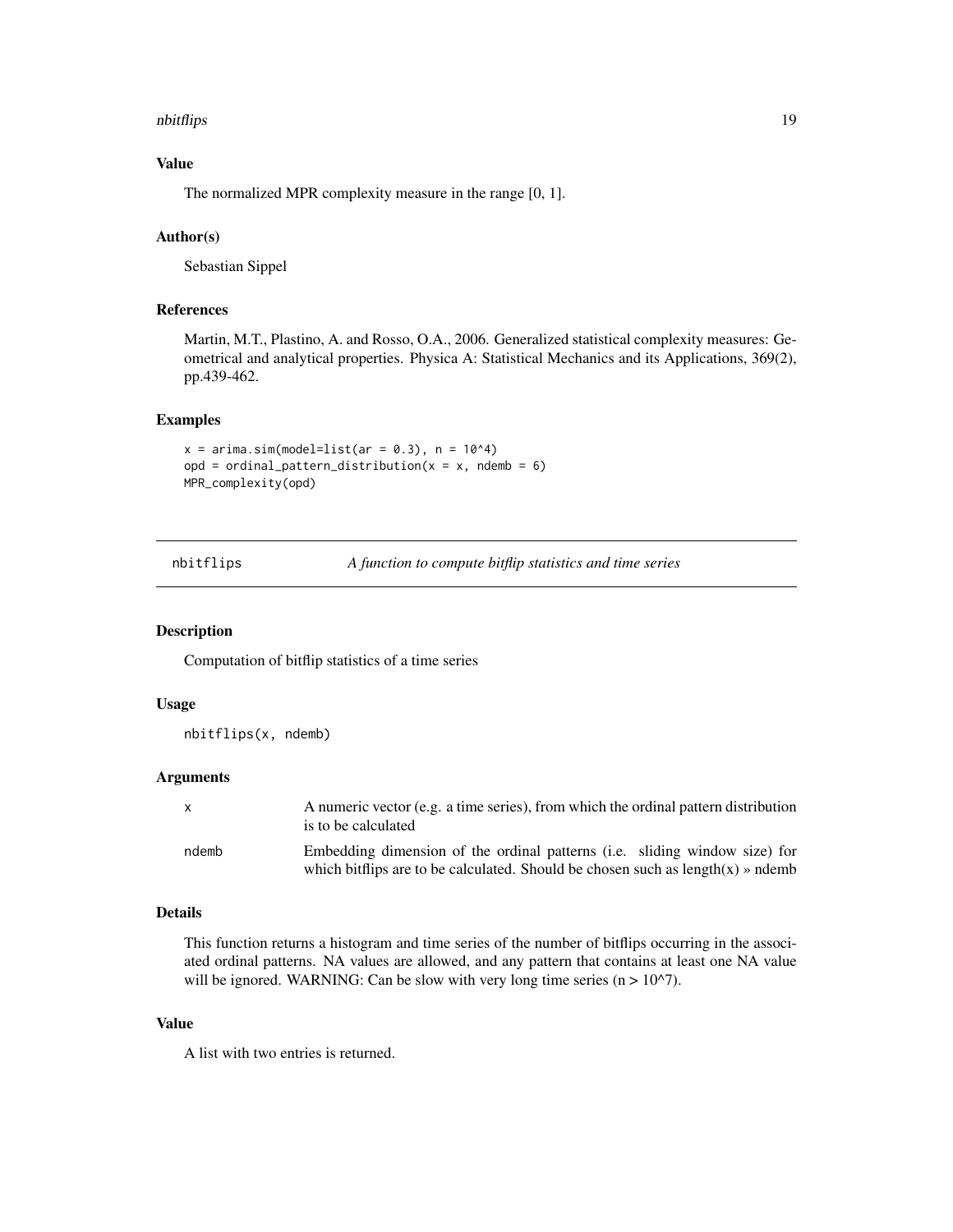#### <span id="page-19-0"></span>Author(s)

Sebastian Sippel

#### References

Sippel, S., 2014. Evaluating the carbon dynamics of biogeochemical models using statistical complexity measures. Master Thesis, University of Bayreuth.

#### Examples

```
x = \arima.sim(model=list(ar = 0.3), n = 10<sup>4</sup>)nbitflips(x = x, ndemb = 6)
```
ordinal\_pattern\_distribution

*A function to compute ordinal pattern statistics*

# Description

Computation of the ordinal patterns of a time series (see e.g. Bandt and Pompe 2002)

#### Usage

ordinal\_pattern\_distribution(x, ndemb)

#### Arguments

| $\mathsf{x}$ | A numeric vector (e.g. a time series), from which the ordinal pattern distribution<br>is to be calculated               |
|--------------|-------------------------------------------------------------------------------------------------------------------------|
| ndemb        | Embedding dimension of the ordinal patterns (i.e. sliding window size). Should<br>be chosen such as $length(x)$ » ndemb |

# Details

This function returns the distribution of ordinal patterns using the Keller coding scheme, detailed in Physica A 356 (2005) 114-120. NA values are allowed, and any pattern that contains at least one NA value will be ignored. (Fast) C routines are used for computing ordinal patterns.

# Value

A character vector of length factorial(ndemb) is returned.

#### Author(s)

Sebastian Sippel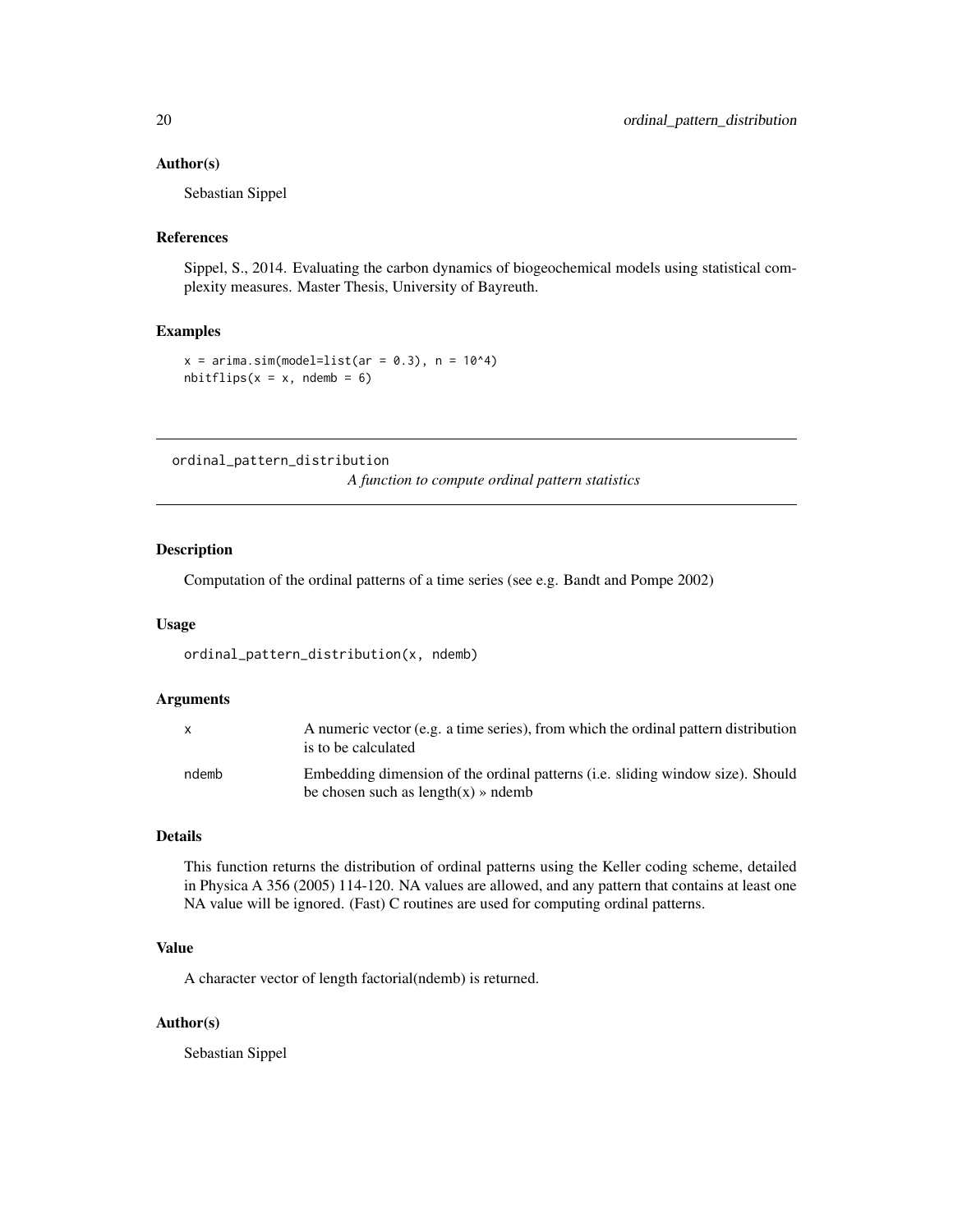#### <span id="page-20-0"></span>References

Bandt, C. and Pompe, B., 2002. Permutation entropy: a natural complexity measure for time series. Physical review letters, 88(17), p.174102.

### Examples

```
x = \arima.sim(model=list(ar = 0.3), n = 10<sup>4</sup>)ordinal_pattern_distribution(x = x, ndemb = 6)
```
ordinal\_pattern\_time\_series

*A function to compute time series of ordinal patterns*

#### Description

Computation of the ordinal patterns of a time series (see e.g. Bandt and Pompe 2002)

# Usage

ordinal\_pattern\_time\_series(x, ndemb)

#### Arguments

|       | A numeric vector (e.g. a time series), from which the ordinal pattern time series<br>is to be calculated                |
|-------|-------------------------------------------------------------------------------------------------------------------------|
| ndemb | Embedding dimension of the ordinal patterns (i.e. sliding window size). Should<br>be chosen such as $length(x)$ » ndemb |

# Details

This function returns the distribution of ordinal patterns using the Keller coding scheme, detailed in Physica A 356 (2005) 114-120. NA values are allowed, and any pattern that contains at least one NA value will be ignored. (Fast) C routines are used for computing ordinal patterns.

# Value

A character vector of  $length(x)$  is returned.

# Author(s)

Sebastian Sippel

#### References

Bandt, C. and Pompe, B., 2002. Permutation entropy: a natural complexity measure for time series. Physical review letters, 88(17), p.174102.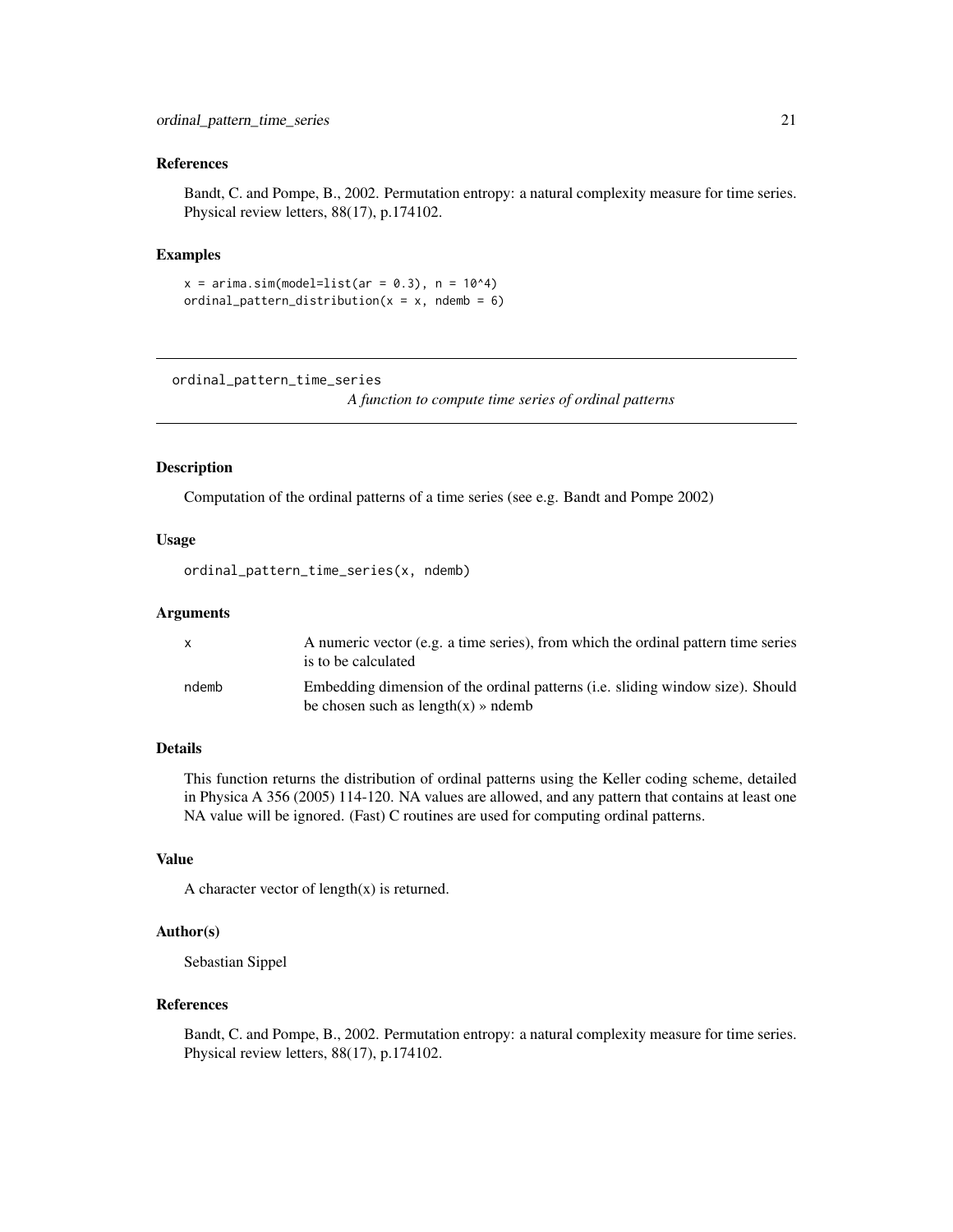#### Examples

```
x = \arima.sim(model=list(ar = 0.3), n = 10<sup>4</sup>)ordinal_pattern_time_series(x = x, ndemb = 6)
```
permutation\_entropy *A function to compute the permutation entropy*

# Description

Computation of the permutation entropy of a time series based on its ordinal pattern distribution (see Bandt and Pompe 2002). Permutation entropy is a global information measure, hence insensitive to the permutation ordering scheme.

#### Usage

```
permutation_entropy(opd)
```
# Arguments

opd A numeric vector that details an ordinal pattern distribution.

#### Details

This function calculates the permutation entropy as described in Bandt and Pompe 2002.

#### Value

The normalized permutation entropy as a numeric value in the range [0,1].

#### Author(s)

Sebastian Sippel

# References

Bandt, C. and Pompe, B., 2002. Permutation entropy: a natural complexity measure for time series. Physical review letters, 88(17), p.174102.

```
x = \arima.sim(model=list(ar = 0.3), n = 10<sup>4</sup>)opd = ordinal_pattern_distribution(x = x, ndemb = 6)
permutation_entropy(opd)
```
<span id="page-21-0"></span>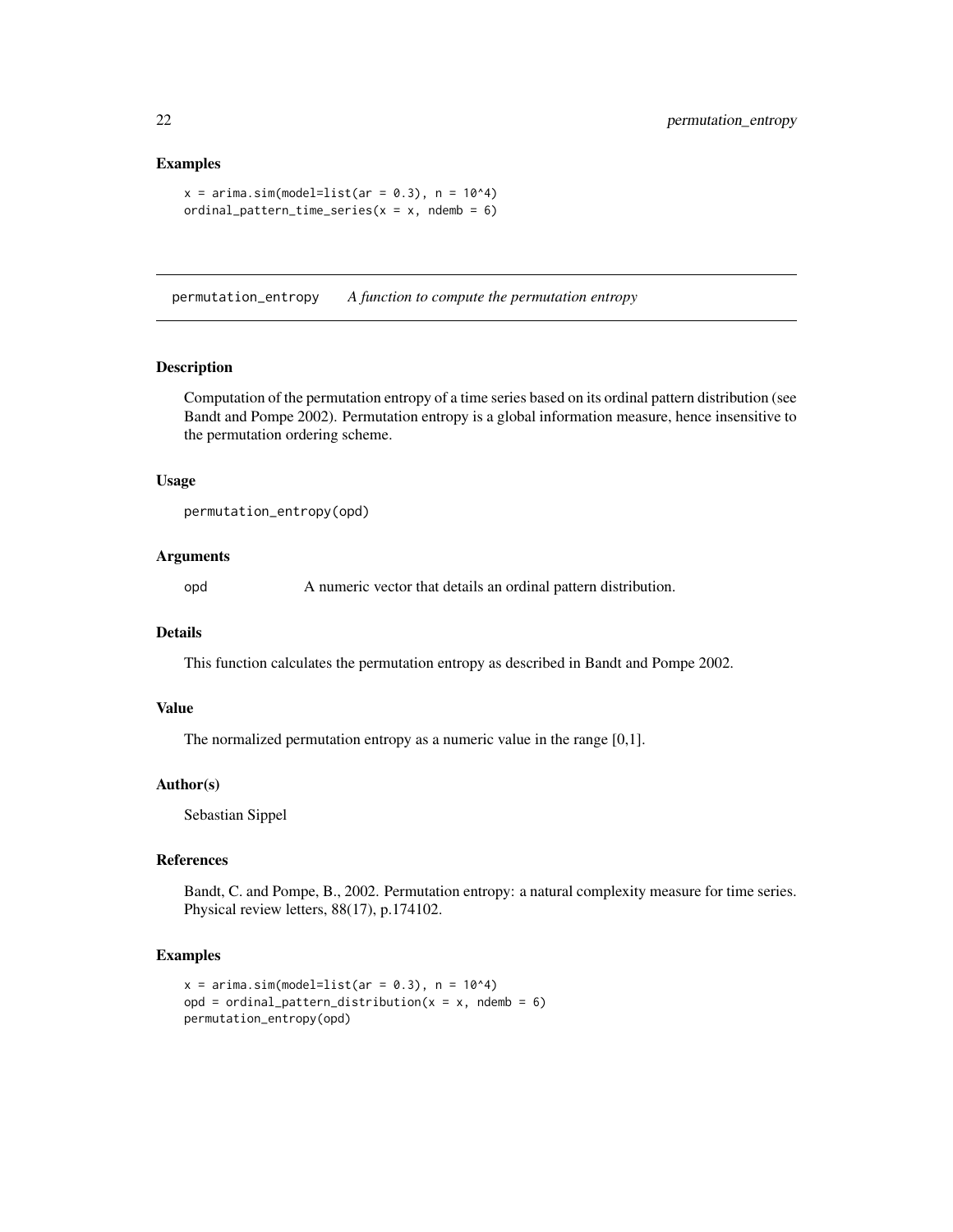<span id="page-22-0"></span>permutation\_entropy\_qlog

*A function to compute q-log permutation entropy*

# Description

q-log permutation entropy

# Usage

permutation\_entropy\_qlog(opd, q)

# Arguments

| opd | A numeric vector that details an ordinal pattern distribution. |
|-----|----------------------------------------------------------------|
| a   | q-log parameter                                                |

# Details

This function calculates the q-log permutation entropy as described in Ribeiro et al. 2017.

# Value

The q-log permutation entropy value.

# Author(s)

Sebastian Sippel

# References

Ribeiro et al. 2017, https://arxiv.org/abs/1705.04779.

```
x = \text{arima.sim}(\text{model=list}(\text{ar} = 0.3), n = 10^4)opd = ordinal_pattern_distribution(x = x, ndemb = 6)
permutation_entropy_qlog(opd = opd, q = 1)
```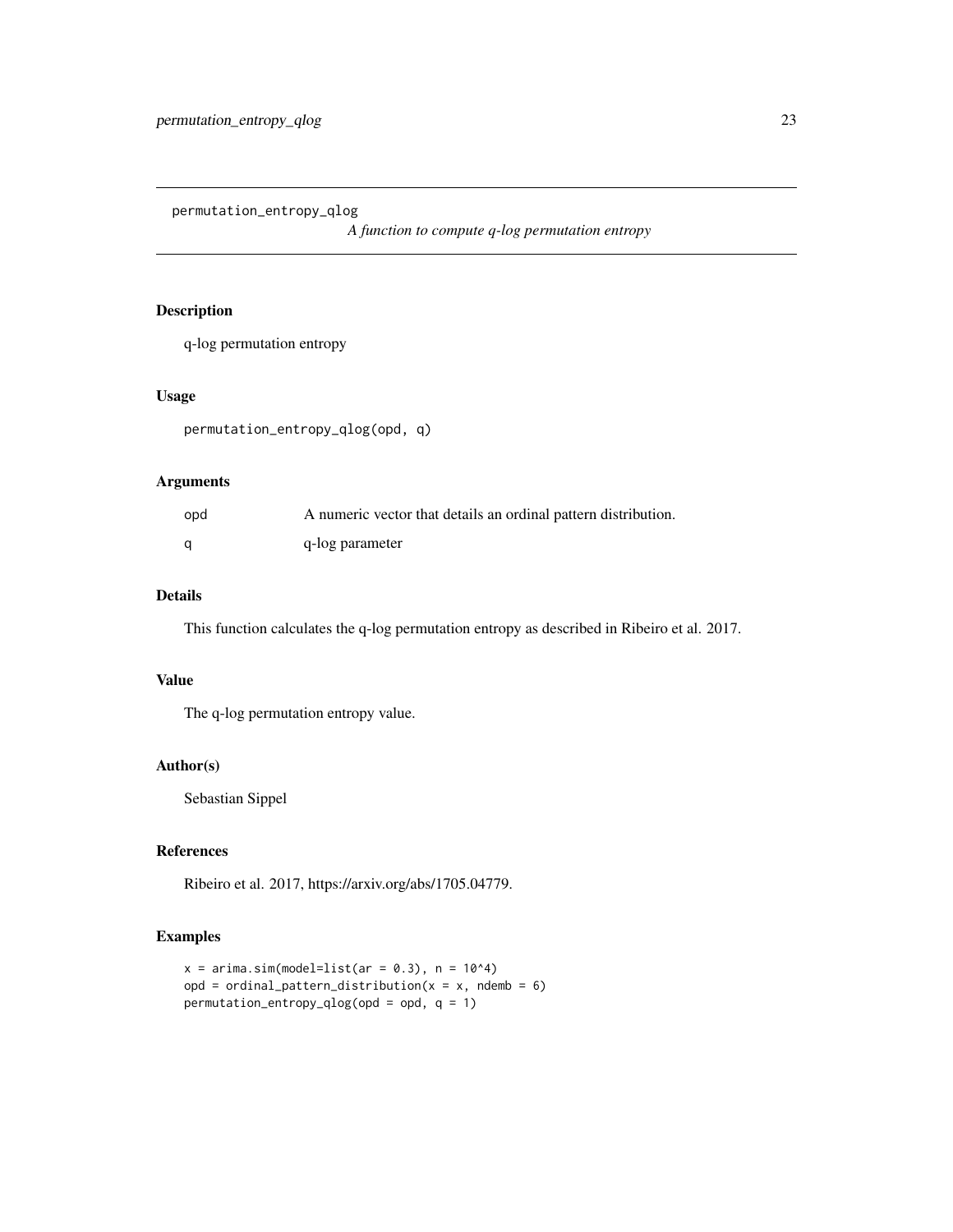<span id="page-23-0"></span>permutation\_entropy\_Renyi

*A function to compute Renyi entropy*

# Description

Renyi permutation entropy

# Usage

permutation\_entropy\_Renyi(opd, alpha)

# Arguments

| opd   | A numeric vector that details an ordinal pattern distribution. |
|-------|----------------------------------------------------------------|
| alpha | alpha parameter in Renyi entropy                               |

# Details

This function calculates the Renyi entropy as described in Jauregui et al., Physica A, 498 74-85, 2018.

# Value

The Renyi entropy value.

#### Author(s)

Sebastian Sippel

# References

Jauregui et al., Physica A, 498 74-85, 2018.

```
x = \text{arima.sim}(\text{model=list}(\text{ar} = 0.3), n = 10^4)opd = ordinal_pattern_distribution(x = x, ndemb = 6)
permutation_entropy_Renyi(opd = opd, alpha = 0.5)
```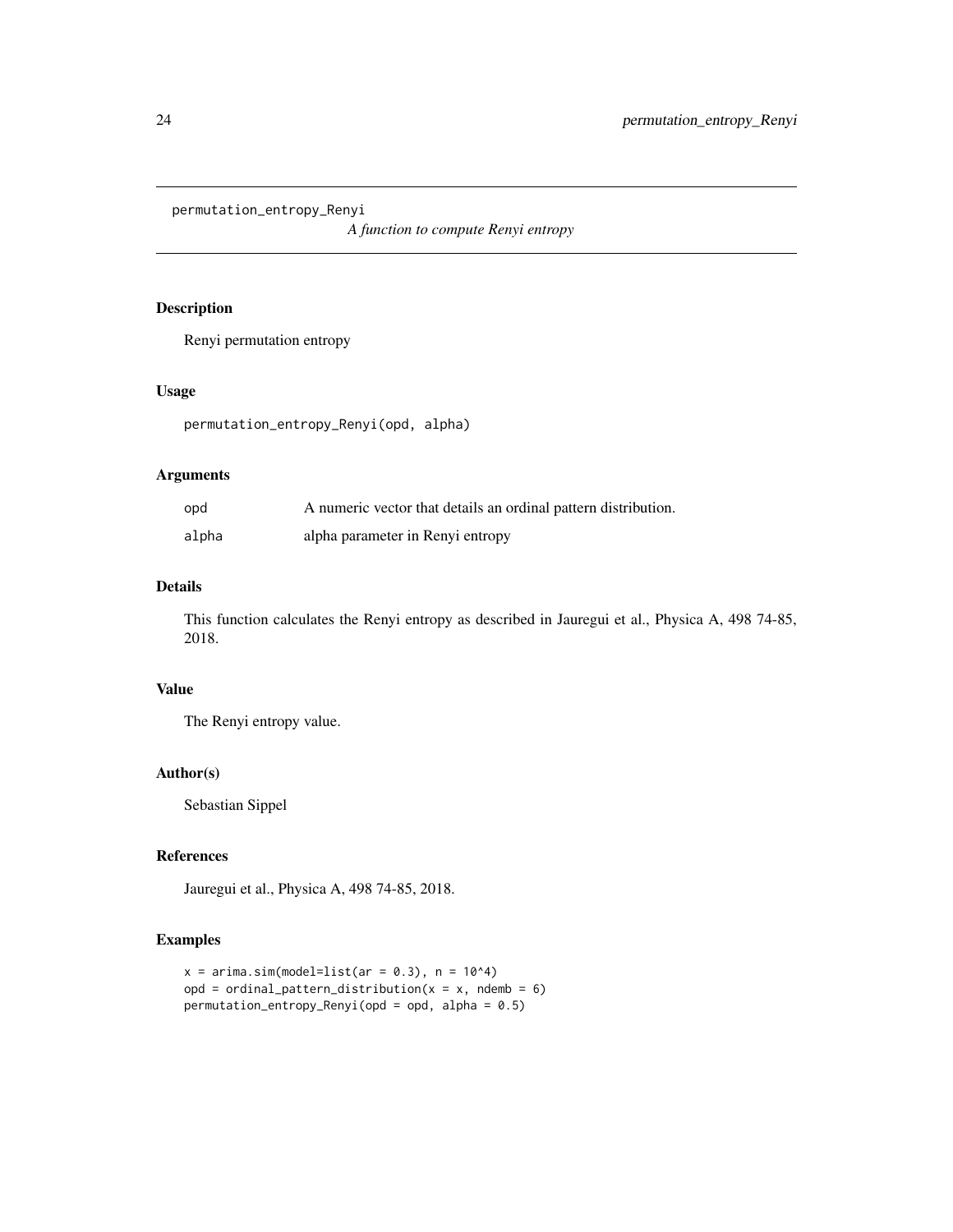<span id="page-24-0"></span>

Generates samples of power law noise.

#### Usage

powernoise(k, N)

# Arguments

|   | Power law scaling exponent    |
|---|-------------------------------|
| N | number of samples to generate |

# Details

Generates samples of power law noise. The power spectrum of the signal scales as  $f^{\wedge}(-k)$ . The R function uses fft(), similarly to the knoise\_fft Matlab function.

#### Value

A named list with three entries is returned. x - N x 1 vector of power law samples

# Author(s)

Sebastian Sippel and Holger Lange

#### Examples

powernoise\_series = powernoise(k=2, N=10000)

quadratic\_map *A function to generate a time series from the Quadratic map*

# Description

Generates a time series from the Quadradtic map

### Usage

```
quadratic_map(N, k, start="rand", disregard_N=0)
```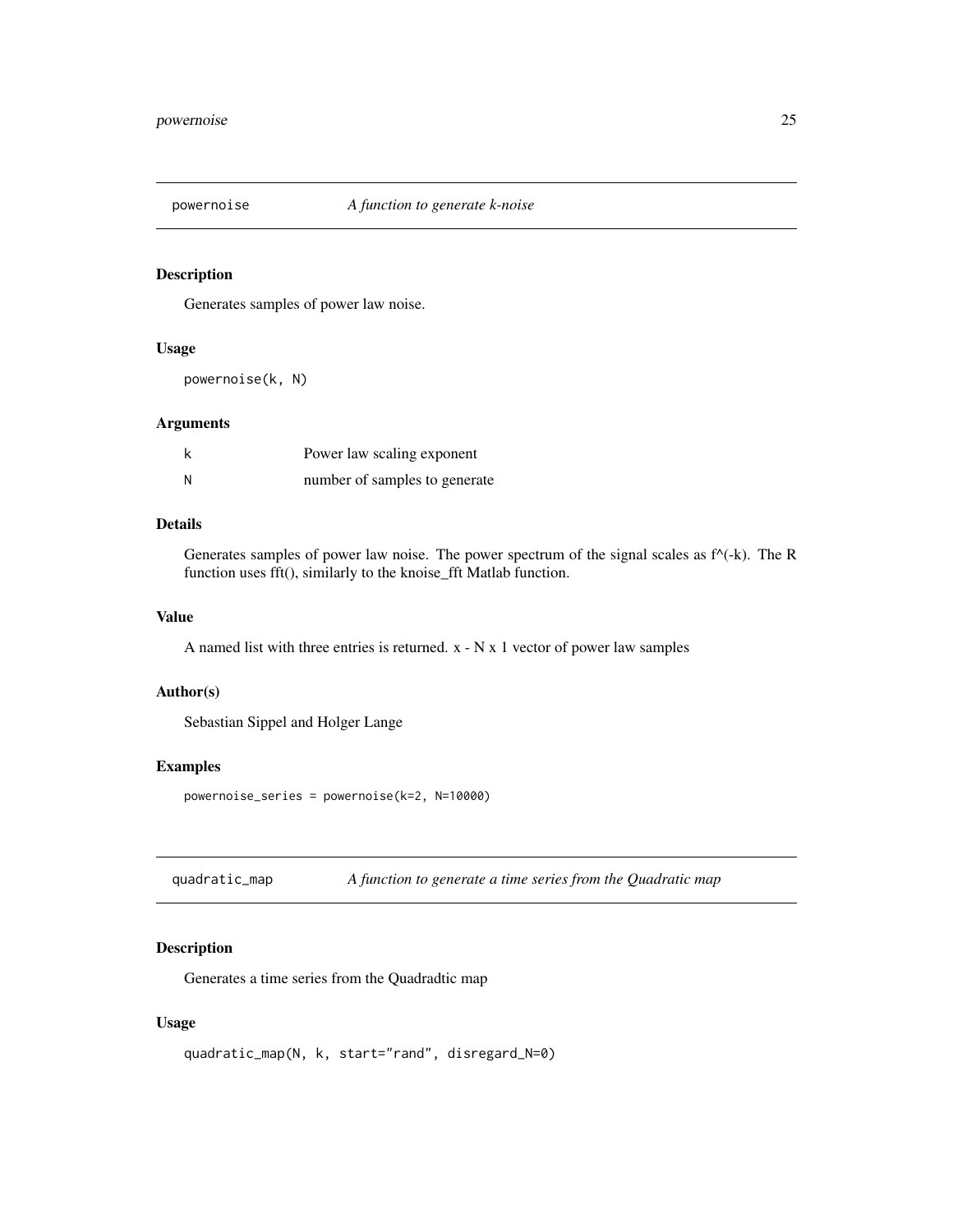# <span id="page-25-0"></span>Arguments

| N           | length of the time series that is to be generated            |
|-------------|--------------------------------------------------------------|
| k           | Quadratic map parameter                                      |
| start       | start value. Default is to random.                           |
| disregard_N | Number of values at the beginning of the series to disregard |

# Value

A vector of length N

#### Author(s)

Sebastian Sippel

# References

Grebogi, C., Ott, E. and Yorke, J.A., 1983. Crises, sudden changes in chaotic attractors, and transient chaos. Physica D: Nonlinear Phenomena, 7(1-3), pp.181-200.

# Examples

quadratic\_map( $N = 10^4, k=1.4$ )

q\_complexity *A function to compute q-log complexity*

# Description

q-log complexity

#### Usage

q\_complexity(opd, q)

#### Arguments

| opd | A numeric vector that details an ordinal pattern distribution. |
|-----|----------------------------------------------------------------|
|     | q-log parameter                                                |

# Details

This function calculates the q-log complexity as described in Ribeiro et al. 2017.

### Value

The q-log complexity value.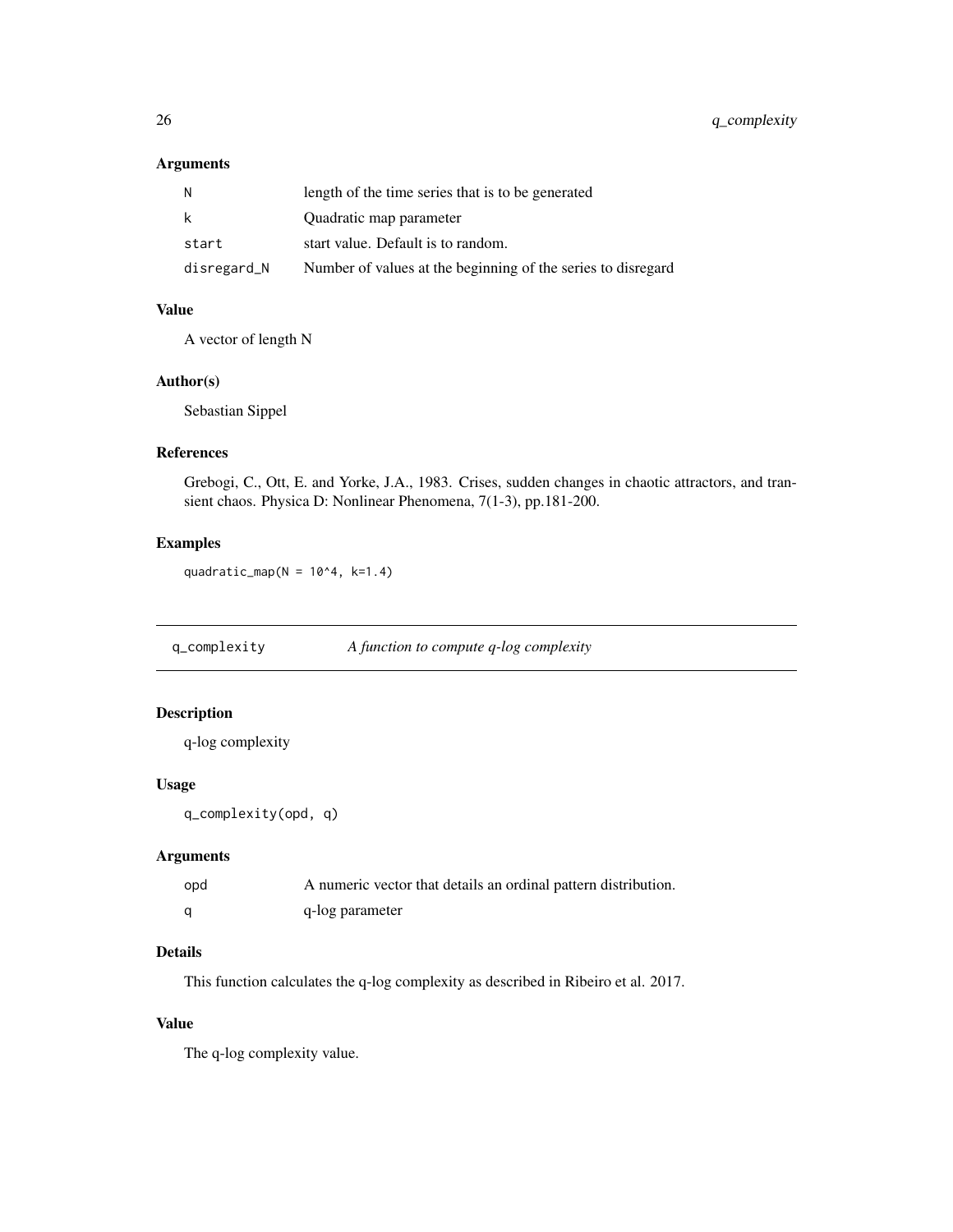#### <span id="page-26-0"></span>Author(s)

Sebastian Sippel

#### References

Ribeiro et al. 2017, https://arxiv.org/abs/1705.04779.

#### Examples

```
x = \arima.sim(model=list(ar = 0.3), n = 10<sup>4</sup>)opd = ordinal_pattern_distribution(x = x, ndemb = 6)
q_complexity(opd = opd, q = 1)
```
rank\_to\_permutation *A function to convert a "ranks-based" permutation notation to an "index-based" permutation scheme.*

#### Description

Converts permutations denoted by ranks to permutations denoted by indices and back.

# Usage

rank\_to\_permutation(pattern, permutation.notation)

#### Arguments

pattern A numeric vector that denotes a permutation pattern. permutation.notation

The permutation notation that should be used. Could be "Olivares.2012" or "Keller.2005".

#### Details

This function converts ranks to indices and back.

# Value

A numeric vector, which contains the transformed permutation.

#### Author(s)

Sebastian Sippel

# References

Sebastian Sippel (2014). Master Thesis. University of Bayreuth.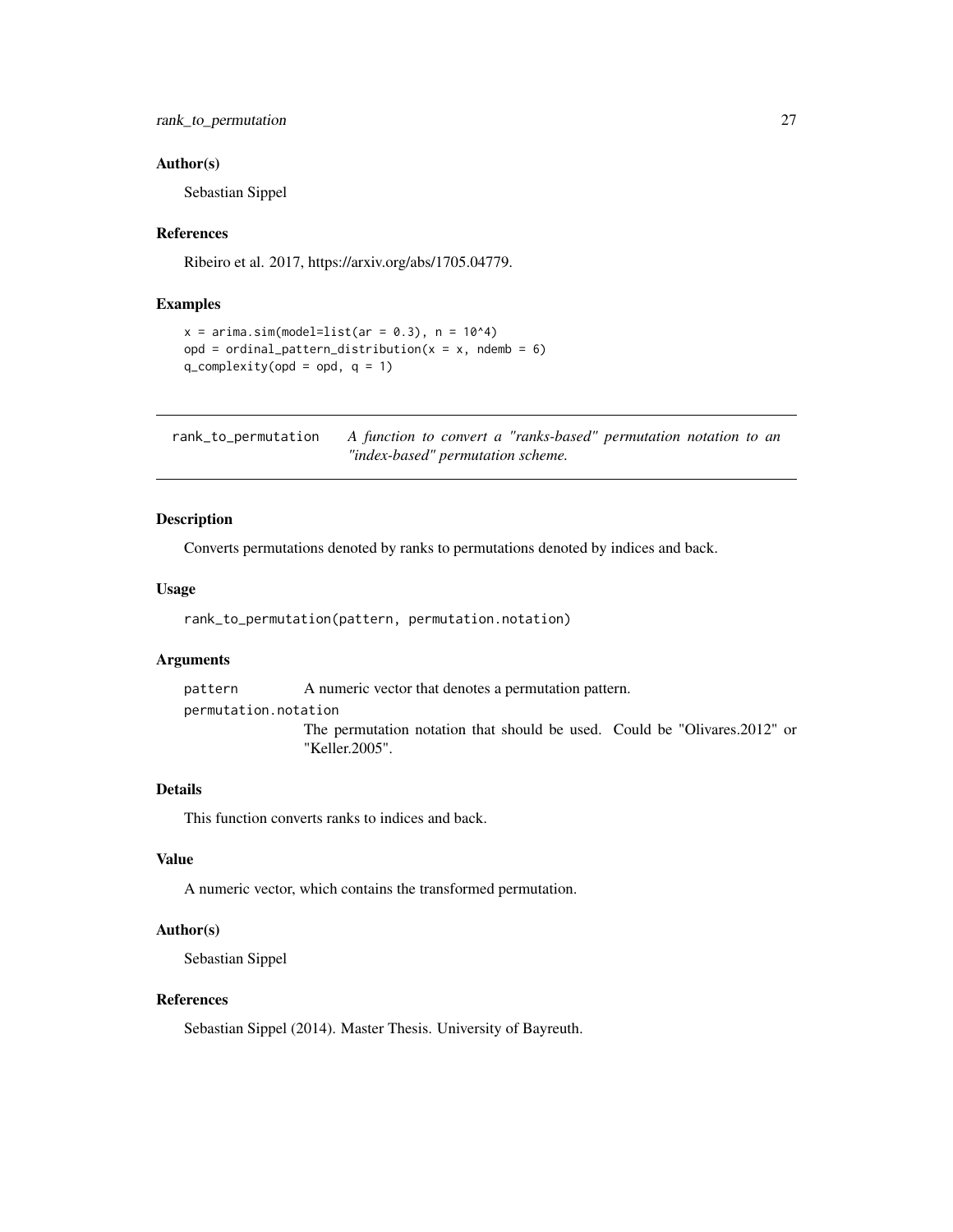<span id="page-27-0"></span>

Generates a time series from the Schuster map

# Usage

schuster\_map(N, z, start="rand", disregard\_N=0)

# Arguments

| N           | length of the time series that is to be generated            |
|-------------|--------------------------------------------------------------|
| z           | Schuster map parameter                                       |
| start       | start value. Default is to random.                           |
| disregard_N | Number of values at the beginning of the series to disregard |

# Value

A vector of length N

# Author(s)

Sebastian Sippel

# References

Schuster, H.G., 1988. Deterministic chaos. An Introduction.

# Examples

schuster\_map( $N = 10^4$ , z=2)

skew\_tent\_map *A function to generate a time series from the logistic map*

# Description

Generates a time series from the Skew-Tent map

# Usage

```
skew_tent_map(N, a, start="rand", disregard_N=0)
```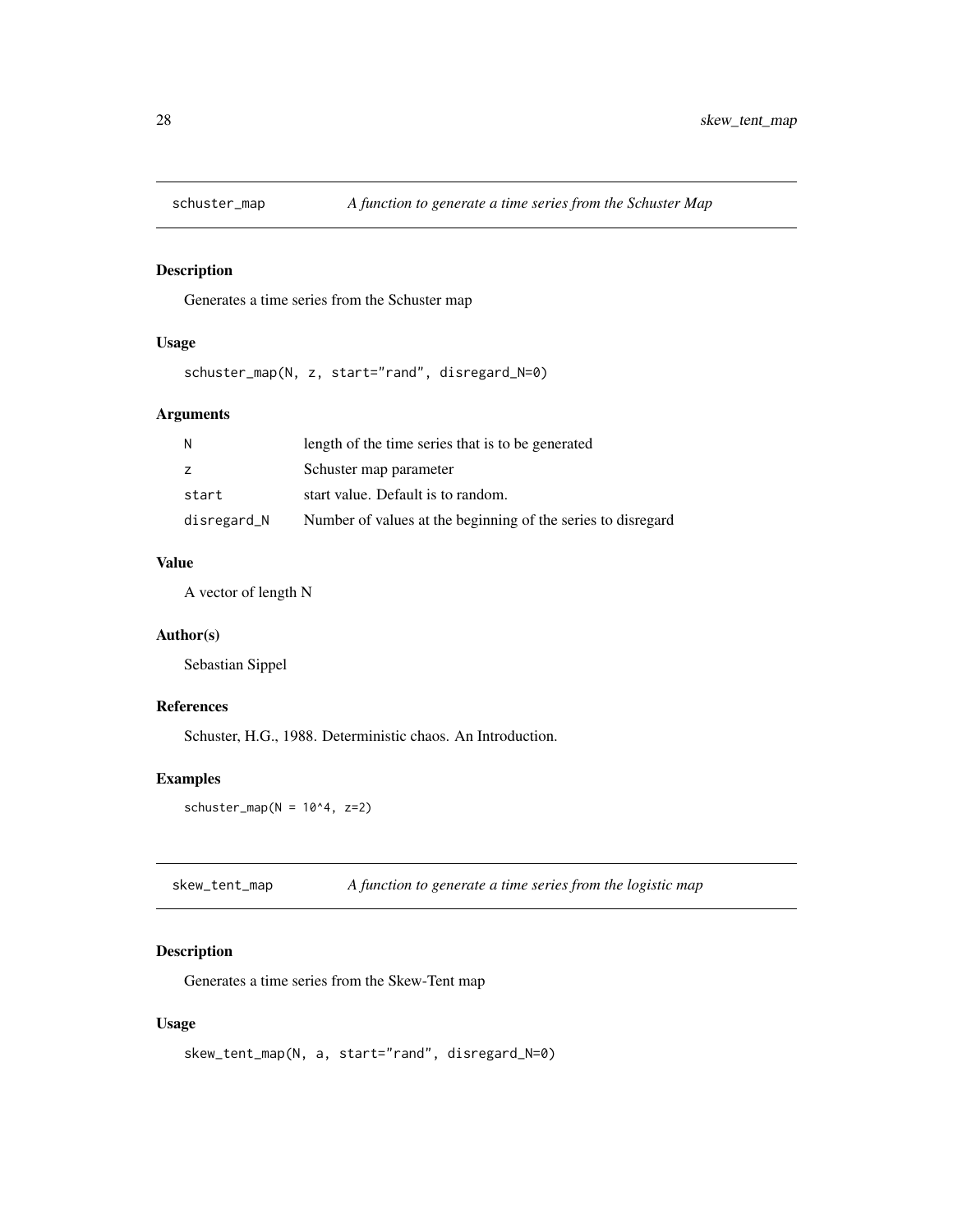#### <span id="page-28-0"></span>tent\_map 29

# Arguments

| N           | length of the time series that is to be generated            |
|-------------|--------------------------------------------------------------|
| a           | Skew-Tent map parameter, must be in the range $[0,1]$        |
| start       | start value. Default is to random.                           |
| disregard_N | Number of values at the beginning of the series to disregard |

# Value

A vector of length N

# Author(s)

Sebastian Sippel

# References

Schuster, H.G., 1988. Deterministic chaos. An Introduction.

# Examples

skew\_tent\_map( $N = 10^{4}$ , a=0.1847)

tent\_map *A function to generate a time series from the logistic map*

# Description

Generates a time series from the logistic map

# Usage

tent\_map(N, mu, start="rand", disregard\_N=0)

# Arguments

| N           | length of the time series that is to be generated            |
|-------------|--------------------------------------------------------------|
| mu          | Tent map parameter, must be in the range $[0,2]$             |
| start       | start value. Default is to random.                           |
| disregard_N | Number of values at the beginning of the series to disregard |

# Value

A vector of length N

# Author(s)

Sebastian Sippel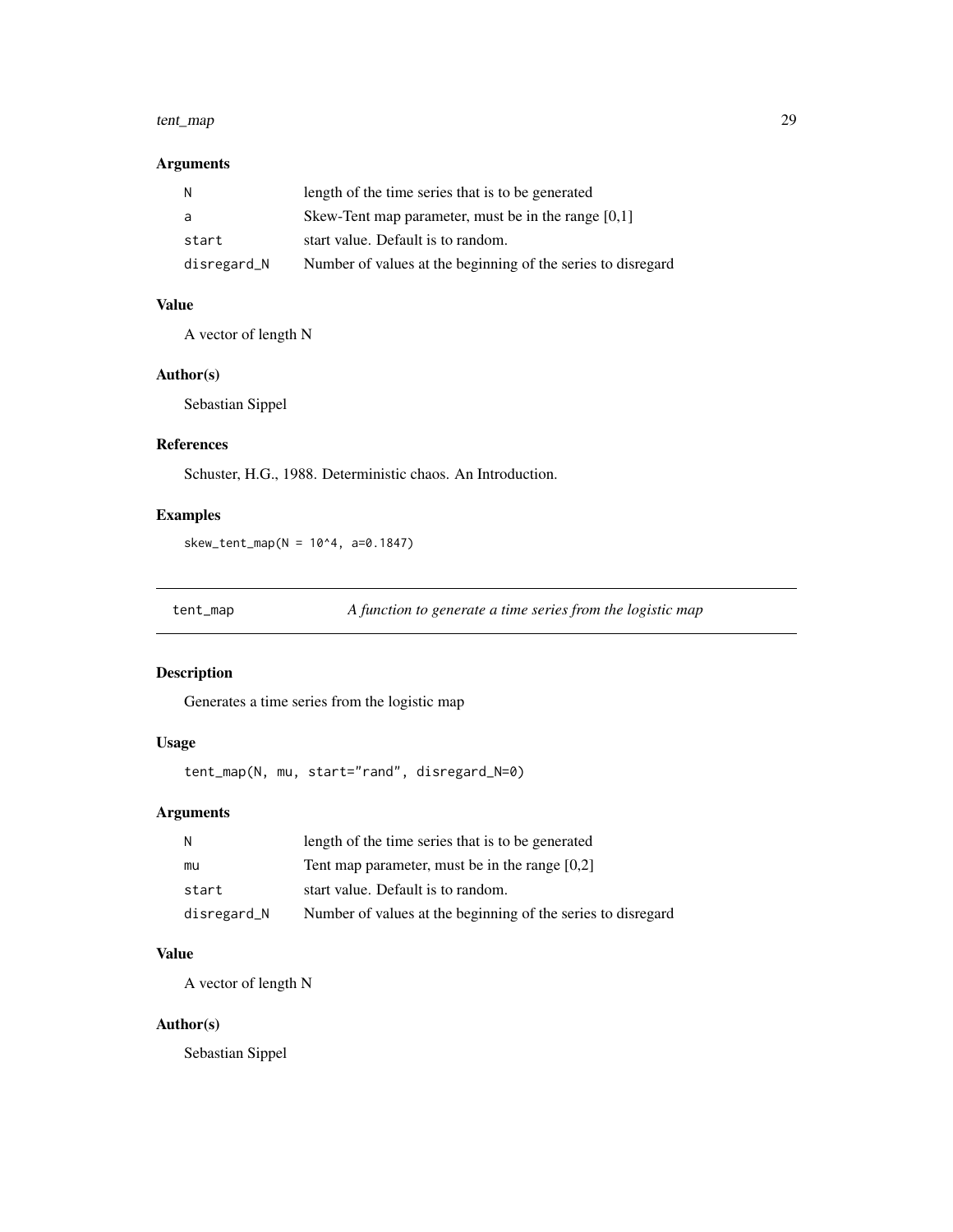#### <span id="page-29-0"></span>References

Feldman, D.P., McTague, C.S. and Crutchfield, J.P., 2008. The organization of intrinsic computation: Complexity-entropy diagrams and the diversity of natural information processing. Chaos: An Interdisciplinary Journal of Nonlinear Science, 18(4), p.043106.

#### Examples

 $tent_map(N = 10<sup>4</sup>, mu=1.8)$ 

transformPermCoding *A function to generate a vector from an index-transformation vector from a permutation coding scheme*

#### Description

Generates a position vector to change the ordinal pattern distribution in the default permutation coding scheme (i.e. generated by ordinal\_pattern\_distribution(x, ndemb)) into a user-specified coding scheme. This is a required input for the function changePermCodingOPD.

#### Usage

transformPermCoding(target\_pattern, ndemb)

# Arguments

|       | target_pattern A numeric matrix that specifies the pattern to be transformed into the position<br>vector.                |
|-------|--------------------------------------------------------------------------------------------------------------------------|
| ndemb | Embedding dimension of the ordinal patterns (i.e. sliding window size). Should<br>be chosen such as length $(x)$ » ndemb |

#### Details

This function returns a character vector to transform the output of ordinal\_pattern\_distribution (permutation coding as of Keller and Sinn, 2005) into a user-specified permutation coding scheme. For example, pattern #5 in "lehmerperm" (ndemb = 5) is given by the ranks  $c(0, 1, 4, 2, 3)$ . This corresponds to pattern #41 in the (original) Keller coding scheme, as given by transformPermCod $ing(target\_pattern = "lehmerperm", ndemb = 5)[5].$ 

# Value

A numeric vector of length factorial(ndemb), which contains the positions of the corresponding patterns in the Keller Coding scheme.

### Author(s)

Sebastian Sippel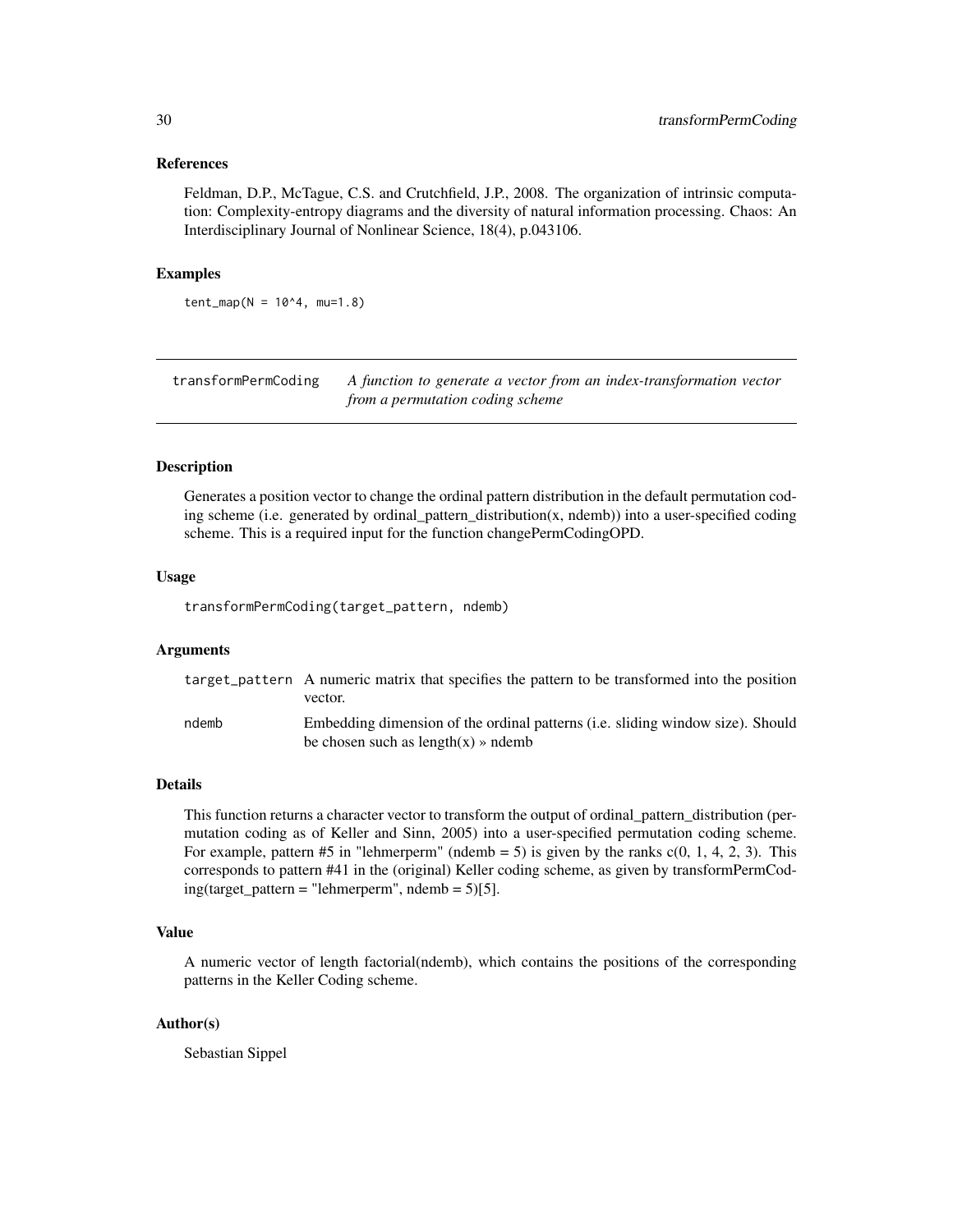# <span id="page-30-0"></span>Turning\_point 31

# References

Olivares, F., Plastino, A. and Rosso, O.A., 2012. Ambiguities in Bandt-Pompe's methodology for local entropic quantifiers. Physica A: Statistical Mechanics and its Applications, 391(8), pp.2518- 2526.

# Examples

```
transformPermCoding(target_pattern = "lehmerperm", ndemb = 4)
```
Turning\_point *A function to compute Turning points*

# Description

Calculates Turning point values.

#### Usage

```
Turning_point(x)
```
#### Arguments

x A time series

# Details

Turning point of a time series. Following Tarnopolski et al. Physica A 461 (2016) 662-673.

# Value

Turning point value

#### Author(s)

Sebastian Sippel

# References

Tarnopolski et al. (2016), Physica A 461, 662-673.

```
x = \text{arima.sim}(\text{model=list}(\text{ar} = 0.3), n = 10^4)Turning_point(x)
```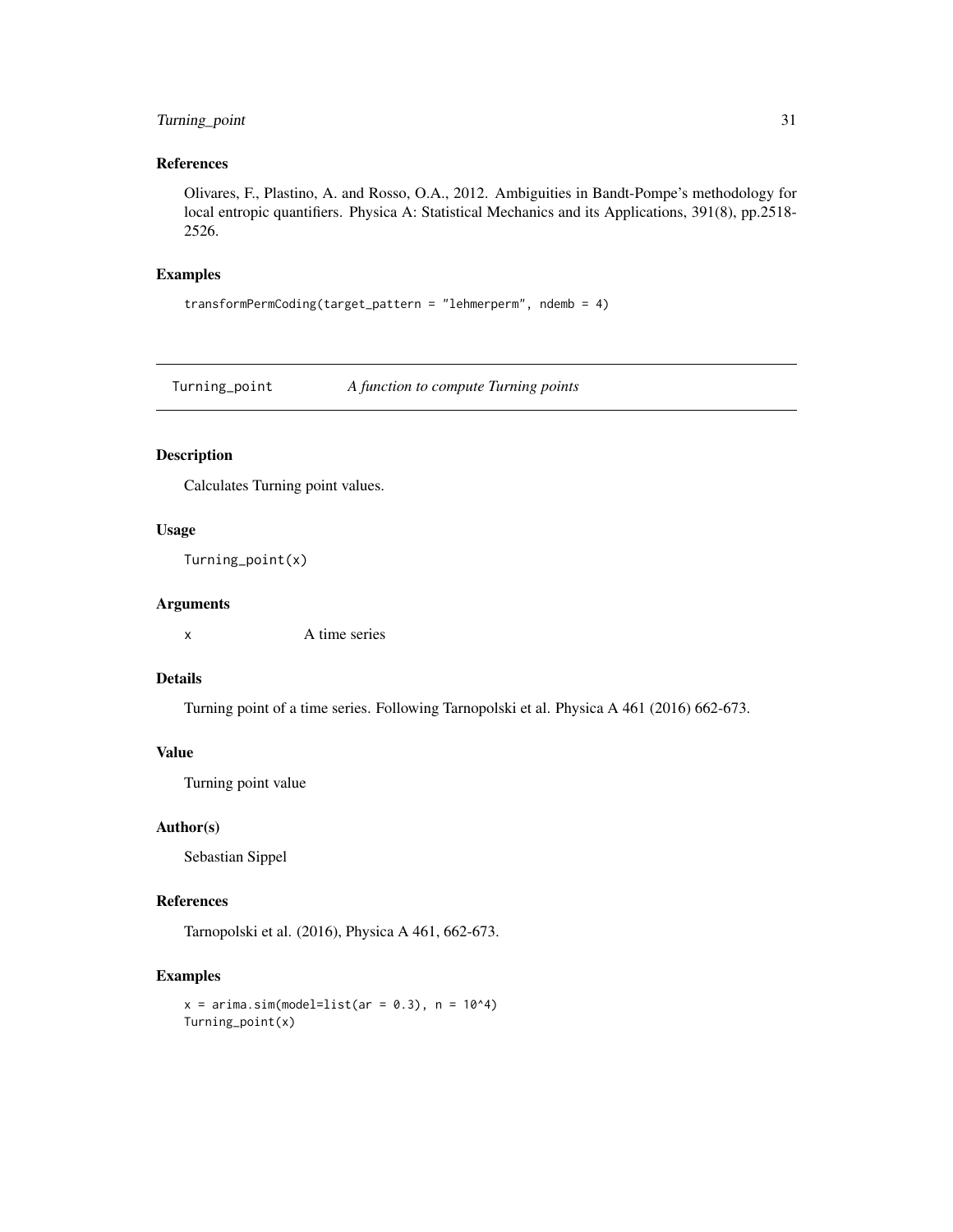#### <span id="page-31-1"></span><span id="page-31-0"></span>weighted\_ordinal\_pattern\_distribution

*A function to compute weighted ordinal pattern statistics*

#### Description

Computation of weighted ordinal patterns of a time series. Weights can be generated by a userspecified function (e.g. variance-weighted, see Fadlallah et al 2013).

#### Usage

weighted\_ordinal\_pattern\_distribution(x, ndemb)

#### **Arguments**

| X     | A numeric vector (e.g. a time series), from which the weighted ordinal pattern<br>distribution is to be calculated      |
|-------|-------------------------------------------------------------------------------------------------------------------------|
| ndemb | Embedding dimension of the ordinal patterns (i.e. sliding window size). Should<br>be chosen such as $length(x)$ » ndemb |

# Details

This function returns the distribution of weighted ordinal patterns using the Keller coding scheme, detailed in Physica A 356 (2005) 114-120. NA values are allowed. The function uses old and slow R routines and is only maintained for comparability. For faster routines, see [weighted\\_ordinal\\_pattern\\_distribution.](#page-31-1)

#### Value

A character vector of length factorial(ndemb) is returned.

#### Author(s)

Sebastian Sippel

#### References

Fadlallah, B., Chen, B., Keil, A. and Principe, J., 2013. Weighted-permutation entropy: A complexity measure for time series incorporating amplitude information. Physical Review E, 87(2), p.022911.

#### See Also

[weighted\\_ordinal\\_pattern\\_distribution](#page-31-1)

```
x = \arima.sim(model=list(ar = 0.3), n = 10<sup>4</sup>)weighted_ordinal_pattern_distribution(x = x, ndemb = 6)
```